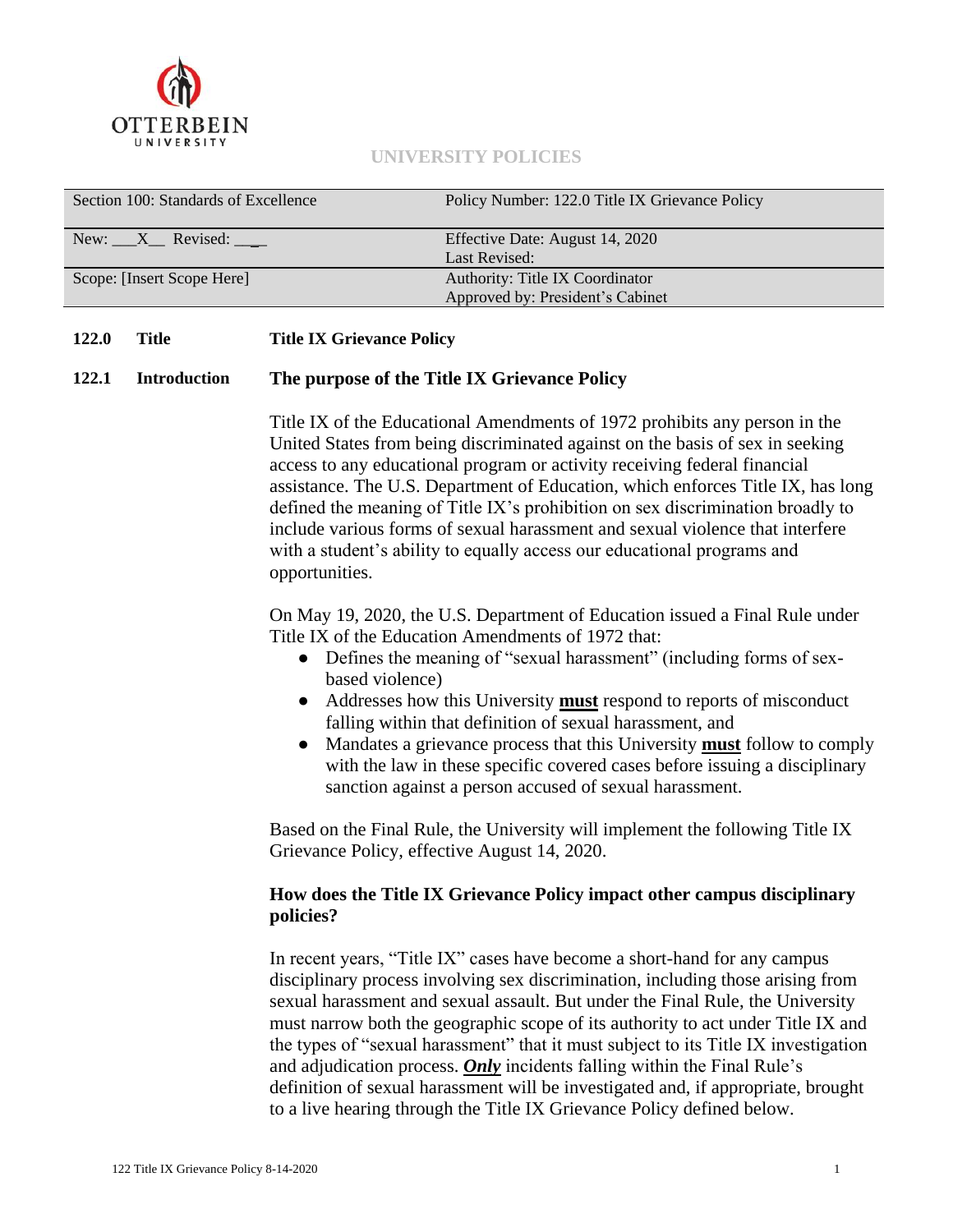

The University remains committed to addressing any violations of its policies, even those not meeting the narrow standards defined under the Title IX Final Rule.

Specifically, our campus has a separate **Sexual Misconduct Policy** that addresses the types of sex-based offenses constituting a violation of campus policy, and the procedures for investigating and adjudicating those sex-based offenses.

To the extent that alleged misconduct falls outside the Title IX Grievance Policy, or misconduct falling outside the Title IX Grievance Policy is discovered in the course of investigating covered Title IX misconduct, the University retains authority to investigate and adjudicate the allegations under the policies and procedures defined within the Sexual Misconduct Policy through a separate grievance proceeding. [117.0 Sexual Misconduct Policy.](https://otterbein.sharepoint.com/sites/myozone/hr/Documents/Forms/AllItems.aspx?id=%2Fsites%2Fmyozone%2Fhr%2FDocuments%2FHR%2FHR%2FUniversity%20Policies%2F01%2DStandards%2F117%2E0%20Sexual%20Misconduct%2F117%2E0%20Sexual%20Misconduct%20Policy%202019%2Epdf&parent=%2Fsites%2Fmyozone%2Fhr%2FDocuments%2FHR%2FHR%2FUniversity%20Policies%2F01%2DStandards%2F117%2E0%20Sexual%20Misconduct&p=true&originalPath=aHR0cHM6Ly9vdHRlcmJlaW4uc2hhcmVwb2ludC5jb20vOmI6L3MvbXlvem9uZS9oci9FZHdxYnoxQ1BrZFBrU1dQMGZldlhQc0J5aEZJbGE4cmJ6VklsUzJ6bG9oRFB3P3J0aW1lPWZmSkV3MkJBMkVn)

The elements established in the Title IX Grievance Policy under the Final Rule have no effect and are not transferable to any other policy of the University for any violation of the Sexual Misconduct Policy, employment policies, Student Code of Conduct policies or any civil rights violation except as narrowly defined in this Policy. This Policy does not set a precedent for other policies or processes of the University and may not be cited for or against any right or aspect of any other policy or process.

# **How does the Title IX Grievance Policy impact the handling of complaints?**

Our existing Title IX office and reporting structure remains in place. What has changed is the way our Title IX office will handle different types of reports arising from sexual misconduct, as detailed in full throughout Section 2.

# **122.2 Guidelines General Rules of Application**

#### **Effective Date**

This Title IX Grievance Policy will become effective on August 14, 2020, and will only apply to formal complaints of sexual harassment brought on or after August 14, 2020. Complaints brought prior to August 14, 2020 will be investigated and adjudicated according to the Title IX Grievance Policy if a case is not complete by that date.

# **Revocation by Operation of Law**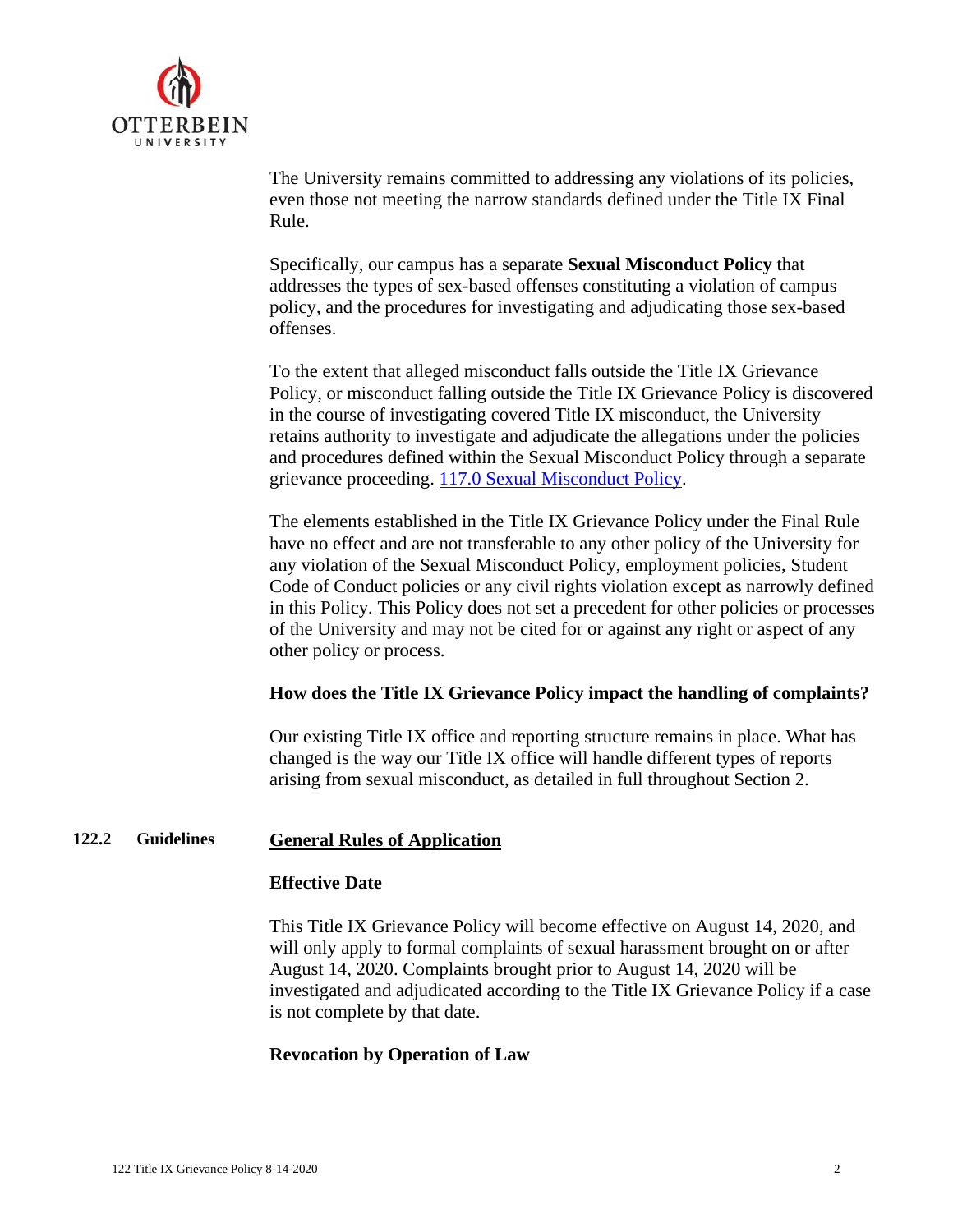

Should any portion of the Title IX Final Rule, 85 Fed. Reg. 30026 (May 19, 2020), be stayed or held invalid by a court of law, or should the Title IX Final Rule be withdrawn or modified to not require the elements of this policy, this policy, or the invalidated elements of this policy, will be deemed revoked as of the publication date of the opinion or order and for all reports after that date, as well as any elements of the process that occur after that date if a case is not complete by that date of opinion or order publication. Should the Title IX Grievance Policy be revoked in this manner, any conduct covered under the Title IX Grievance Policy shall be investigated and adjudicated under the existing Student Code of Conduct and Sexual Misconduct Policy.

# **Non-Discrimination in Application**

The requirements and protections of this policy apply equally regardless of sex, sexual orientation, gender identity, gender expression, or other protected classes covered by federal or state law. All requirements and protections are equitably provided to individuals regardless of such status or status as a Complainant, Respondent, or Witness. Individuals who wish to file a complaint about the University's policy or process may contact the Department of Education's Office for Civil Rights using contact information available at [https://ocrcas.ed.gov/contact-ocr.](https://ocrcas.ed.gov/contact-ocr)

#### **122.3 Definitions Definitions**

#### **Covered Sexual Harassment**

For the purposes of this Title IX Grievance Policy, "covered sexual harassment" includes any conduct on the basis of sex that satisfies one or more of the following:

- 1. An employee conditioning educational benefits on participation in unwelcome sexual conduct (i.e., quid pro quo);
- 2. Unwelcome conduct that a reasonable person would determine is so severe, pervasive, and objectively offensive that it effectively denies a person equal access to the educational University's education program or activity;
- 3. Sexual assault (as defined in the Clery Act), which includes any sexual act directed against another person, without the consent of the victim including instances where the victim is incapable of giving consent;
- 4. Dating violence (as defined in the Violence Against Women Act (VAWA) amendments to the Clery Act), which includes any violence committed by a person: (A) who is or has been in a social relationship of a romantic or intimate nature with the victim; and (B) where the existence of such a relationship shall be determined based on a consideration of the following factors: (i) The length of the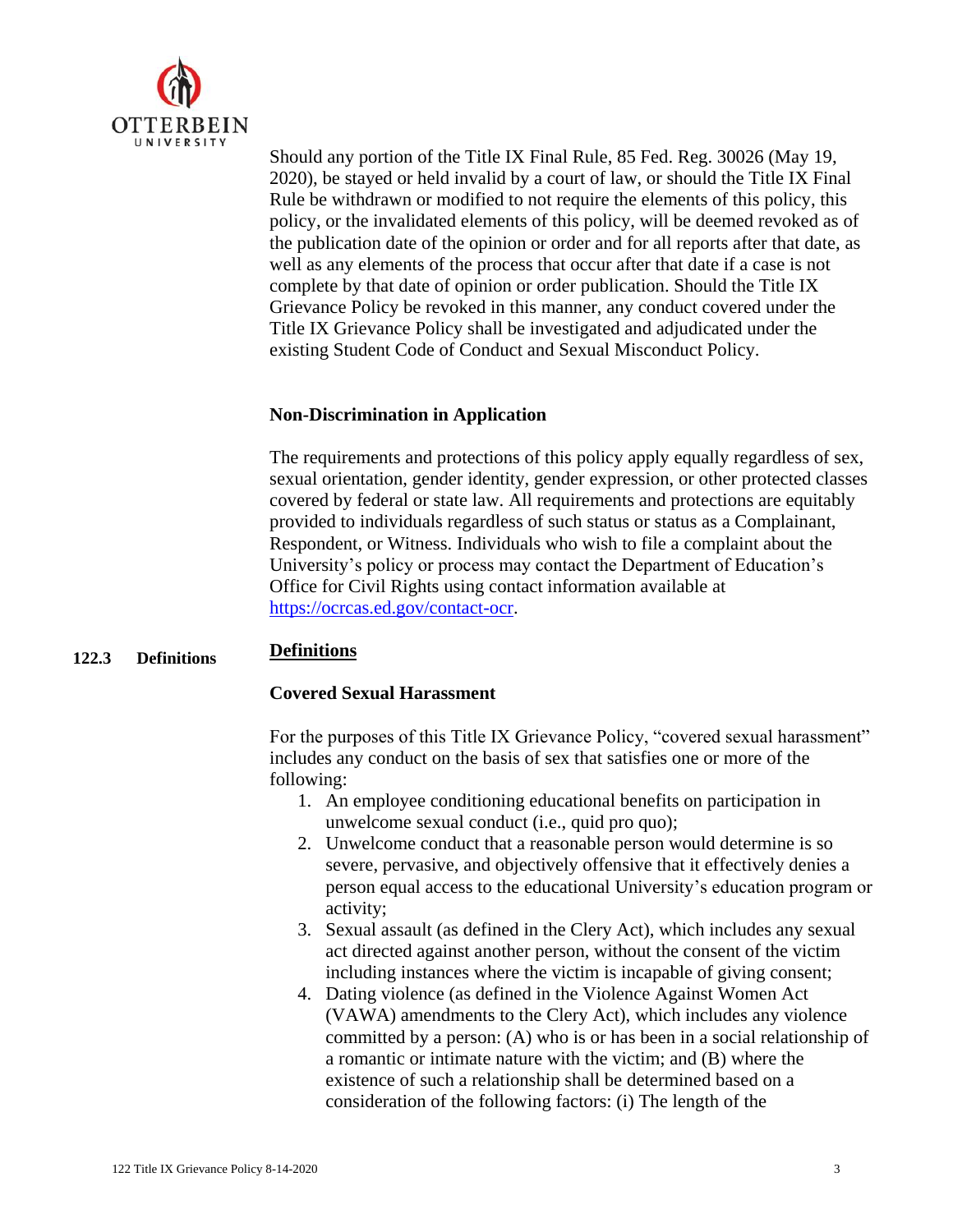

relationship; (ii) The type of relationship; (iii) The frequency of interaction between the persons involved in the relationship.

- 5. Domestic violence (as defined in the VAWA amendments to the Clery Act), which includes any felony or misdemeanor crimes of violence committed by a current or former spouse or intimate partner of the victim, by a person with whom the victim shares a child in common, by a person who is cohabitating with or has cohabitated with the victim as a spouse or intimate partner, by a person similarly situated to a spouse of the victim under Ohio domestic or family violence laws or by any other person against an adult or youth victim who is protected from that person's acts under the domestic or family violence laws of Ohio.
- 6. Stalking (as defined in the VAWA amendments to the Clery Act), meaning engaging in a course of conduct directed at a specific person that would cause a reasonable person to-- (A) fear for their safety or the safety of others; or (B) suffer substantial emotional distress.

Note that conduct that does not meet one or more of these criteria may still be prohibited under the Student Code of Conduct or University policies.

# **Consent**

For the purposes of this Title IX Grievance Policy, "consent" means informed, freely and actively given, mutually understandable words or action, which indicate a willingness to engage in mutually agreed upon sexual activity.

- Consent is active, not passive.
- Silence or lack of resistance, in and of itself, cannot be interpreted as consent.
- Consent can be given by words, actions, or behaviors as long as those words, actions or behaviors create mutually understandable clear permission regarding willingness to engage in the conditions of sexual activity: who, what, when, where, why, and how sexual activity will take place.
- Consent to any one form of sexual activity cannot automatically imply consent to any other forms of sexual activity.
- Consent can be withdrawn at any time by word or action.
- Previous relationships or prior consent cannot imply consent to current or future sexual acts.

To be effective, consent cannot be obtained by use of physical force, compelling threats, intimidating behavior, or coercion.

• Force is the use of physical violence and/or imposing on someone physically to gain sexual access. Force also includes threats, intimidation (implied threats) and coercion.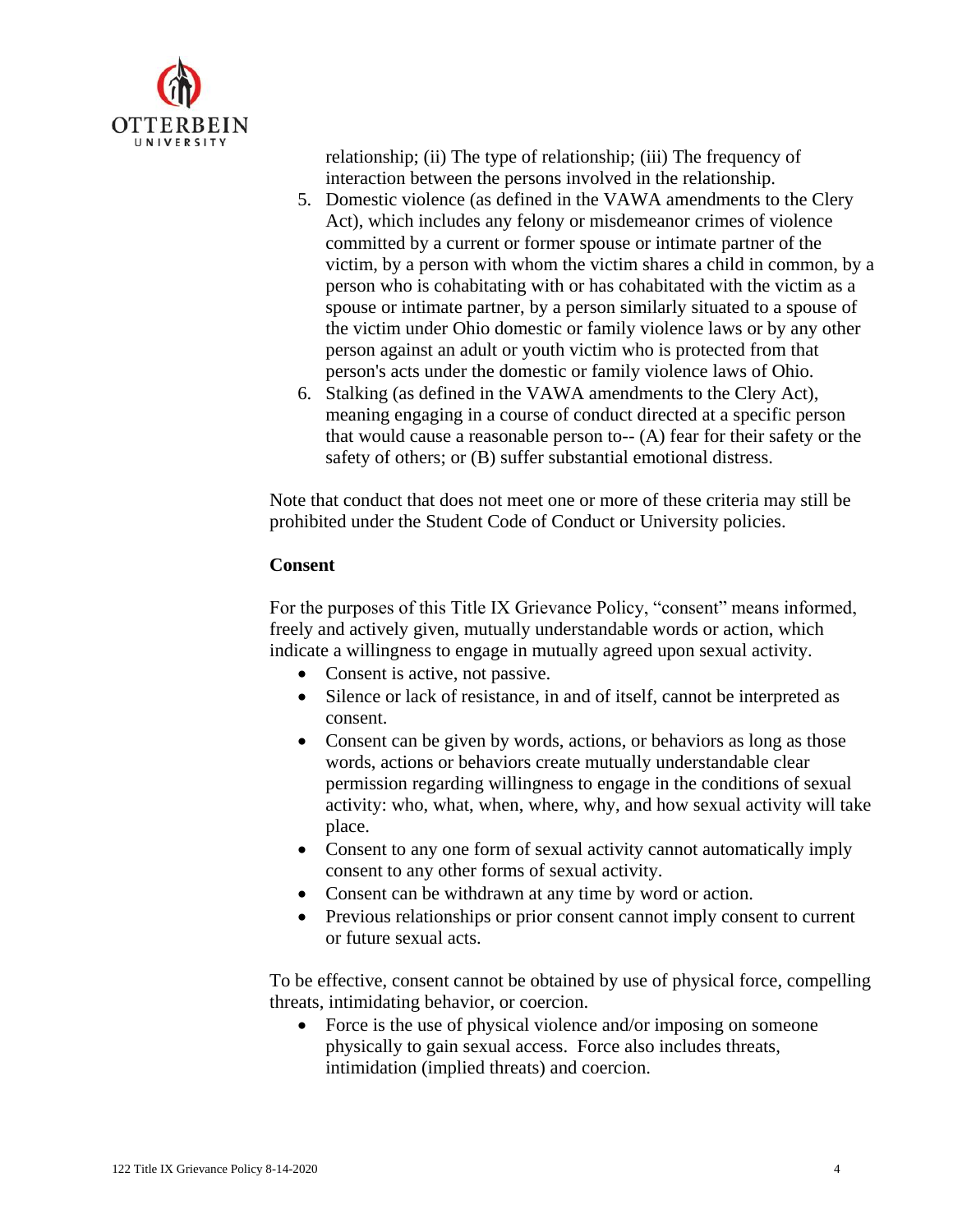

- Coercion is unreasonable pressure for sexual activity. When a person indicates by words or actions that they do not want to engage in sexual activity, wants to stop, or does not want to go past a certain point of sexual interaction, continued pressure beyond that point can be coercive.
- Intimidation is implied threats, including the exertion of perceived or actual power resulting from position or stature.
- A person must be of legal age (16) to give consent.

An incapacitated person cannot give consent. Sexual activity with someone who one should know to be mentally or physically incapacitated (by alcohol or other drug use, unconsciousness or blackout) is not consented sexual activity and therefore is a violation of this policy.

- Incapacitation is a state where someone cannot make rational, reasonable decisions.
- Incapacitation may result from mental disability, sleep, involuntary physical restraint, and alcohol or drug impairment, including taking "rape drugs." A rape drug is any drug intentionally used to incapacitate another victim to assist in the execution of [drug facilitated sexual assault.](http://en.wikipedia.org/wiki/Drug_facilitated_sexual_assault)
- Possession, use and/or distribution of any so-called "rape drug" is prohibited and administering these drugs to another person is a violation of this policy.
- Being under the influence of alcohol or other drugs will not excuse behavior that violates this policy.

# **Education Program or Activity**

For the purposes of this Title IX Grievance Policy, the University's "education program or activity" includes:

- Any on-campus premises.
- Any off-campus premises that the University has substantial control over. This includes buildings or property owned or controlled by a recognized student organization.
- Activity occurring within computer and internet networks, digital platforms, and computer hardware or software owned or operated by, or used in the operations of the University's programs and activities over which the University has substantial control.

# **Formal Complaint**

For the purposes of this Title IX Grievance Policy, "formal complaint" means a document – including an electronic submission - filed by a complainant with a signature or other indication that the complainant is the person filing the formal complaint, or signed by the Title IX Coordinator, alleging sexual harassment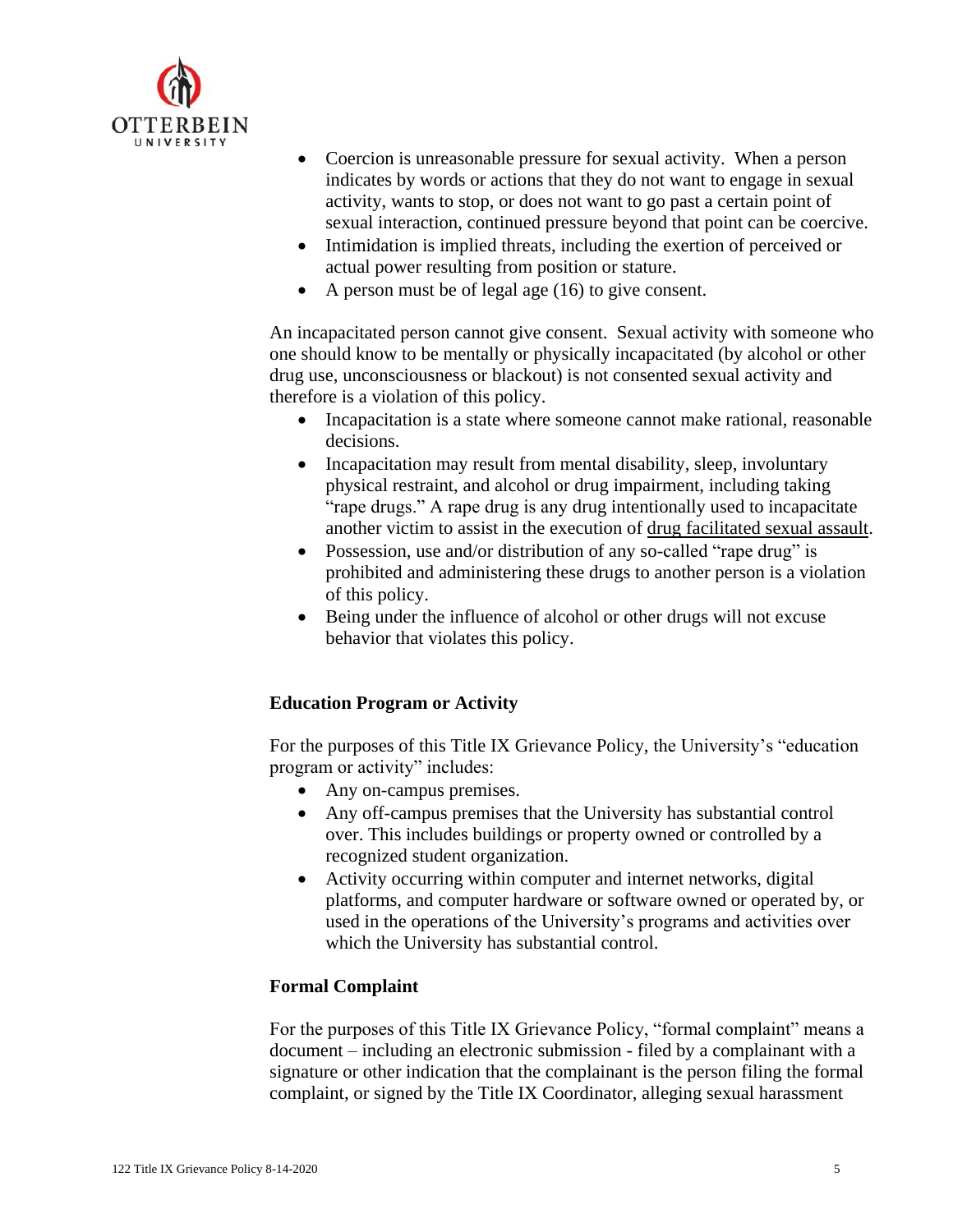

against a respondent about conduct within the University's education program or activity and requesting initiation of the procedures consistent with the Title IX Grievance Policy to investigate the allegation of sexual harassment.

#### **Complainant**

For the purposes of this Title IX Grievance Policy, Complainant means any individual who has reported being or is alleged to be the victim of conduct that could constitute covered sexual harassment as defined under this policy.

# **Relevant evidence and questions**

"Relevant" evidence and questions refer to any questions and evidence that tends to make an allegation of sexual harassment more or less likely to be true.

"Relevant" evidence and questions do not include the following types of evidence and questions, which are deemed "irrelevant" at all stages of the Title IX Grievance Process:

- Evidence and questions about the complainant's sexual predisposition or prior sexual behavior unless:
	- o They are offered to prove that someone other than the respondent committed the conduct alleged by the complainant, or
	- o They concern specific incidents of the complainant's prior sexual behavior with respect to the respondent and are offered to prove consent. 34 C.F.R. § 106.45(6)(i).
- Evidence and questions that constitute, or seek disclosure of, information protected under a legally-recognized privilege.
- Any party's medical, psychological, and similar records unless the party has given voluntary, written consent. 85 Fed. Reg. 30026, 30294 (May 19, 2020).

#### **Respondent**

For the purposes of this Title IX Grievance policy, Respondent means any individual who has been reported to be the perpetrator of conduct that could constitute covered sexual harassment as defined under this policy.

#### **Privacy vs. Confidentiality**

References made to *confidentiality* refer to the ability of identified confidential resources to not report crimes and violations to law enforcement or college officials without permission, except for extreme circumstances, such as a health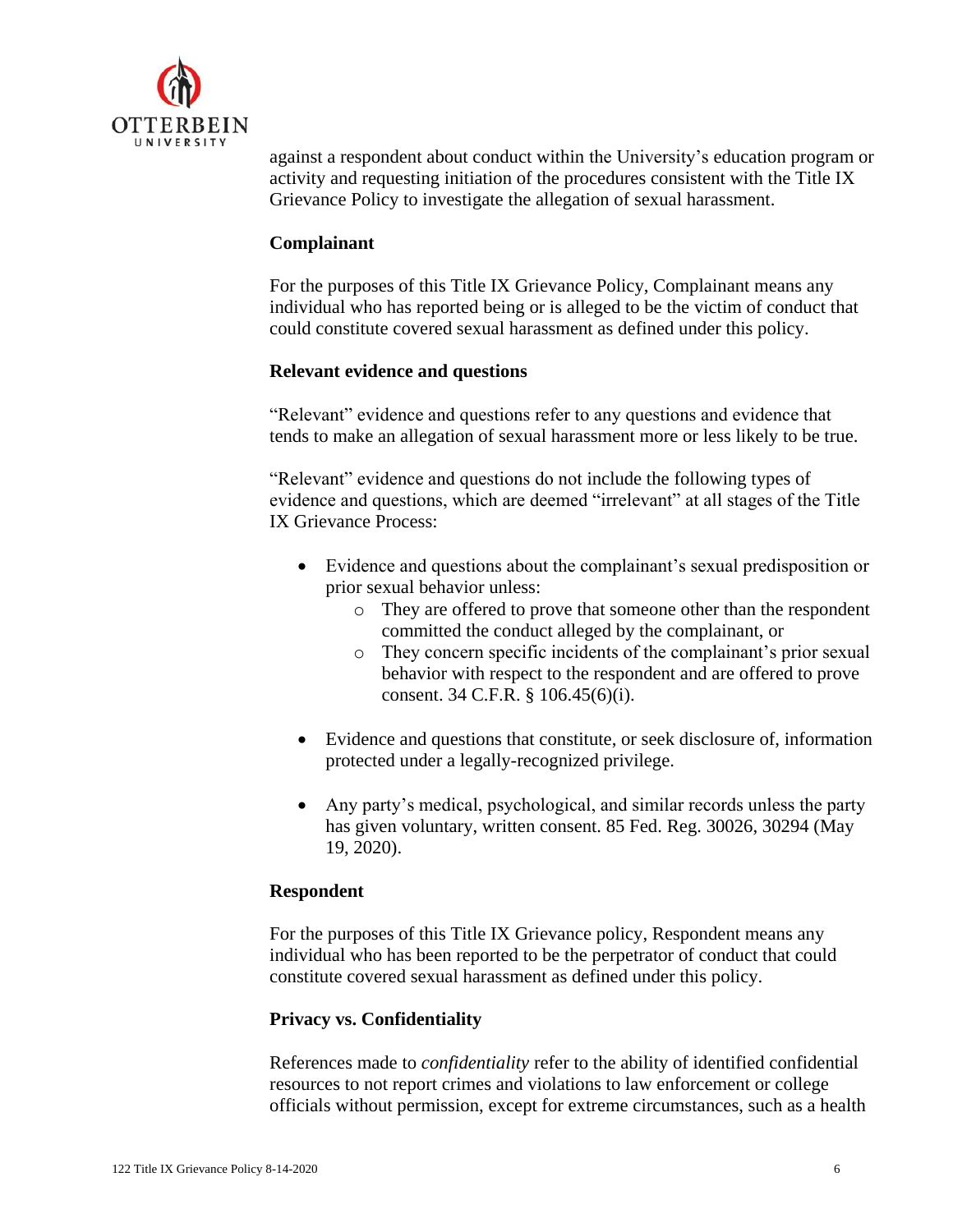

and/or safety emergency or child abuse. References made to *privacy* mean the University offices and employees who cannot guarantee confidentiality but will maintain privacy to the greatest extent possible, and information disclosed will be relayed only as necessary to investigate and/or seek a resolution and to notify the Title IX Coordinator or designee, who is responsible for tracking patterns and spotting systemic issues. the University will limit the disclosure as much as practicable, even if the Title IX Coordinator determines that the request for confidentiality cannot be honored.

#### **Disability Accommodations**

This Policy does not alter any University obligations under federal disability laws including the Americans with Disabilities Act of 1990, and Section 504 of the Rehabilitation Act of 1973. Parties may request reasonable accommodations for disclosed disabilities to the Title IX Coordinator at any point before or during the Title IX Grievance Process that do not fundamentally alter the Process. The Title IX Coordinator will not affirmatively provide disability accommodations that have not been specifically requested by the Parties, even where the Parties may be receiving accommodations in other University programs and activities.

#### **122.4 Reporting Making a Report Regarding Covered Sexual Harassment to the University**

Any person may report sex discrimination, including sexual harassment (whether or not the person reporting is the person alleged to be the victim of conduct that could constitute sex discrimination or sexual harassment), in person, by mail, by telephone, or by electronic mail, using the contact information listed for the Title IX Coordinator, or by any other means that results in the Title IX Coordinator receiving the person's verbal or written report.

Contact Information for the Title IX Coordinator:

| Name: Scott Fitzgerald                      |  |
|---------------------------------------------|--|
| Title: Title IX Coordinator                 |  |
| Office Address: _25 W. Home Street          |  |
| sfitzgerald@otterbein.edu<br>Email Address: |  |
| Telephone Number: _______ 614.823.1130      |  |

Such a report may be made at any time (including during non-business hours) by using the telephone number or electronic mail address, or by mail to the office address listed for the Title IX Coordinator.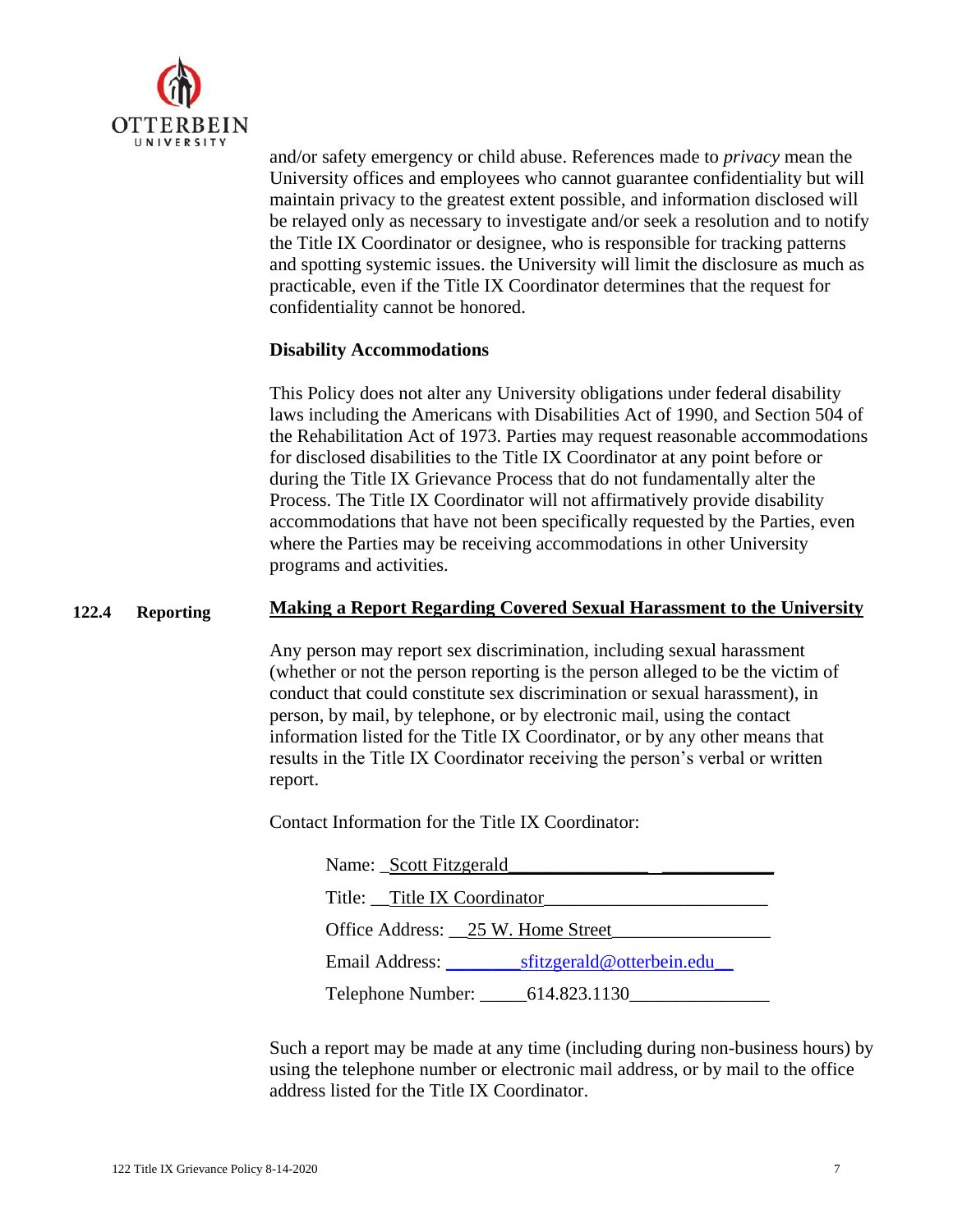

# **Confidential Reporting**

The following Officials will provide privacy, but not confidentiality, upon receiving a report of conduct prohibited under this policy:

- Scott Fitzgerald, Title IX Coordinator
- Julie Saker, Deputy Title IX Coordinator
- Colette Masterson, Investigator
- Key Shakoor, Investigator/Mediator
- Officials of Authority:
	- a. President
	- b. Provost
	- c. Vice President of Business Affairs
	- d. Vice President of Institutional Advancement
	- e. Vice President of Enrollment Management
	- f. Vice President of Student Affairs
	- g. Chief Information Officer & Technology Services
	- h. Executive Director of the Point
	- i. Director of Residence Life

The following Officials may provide confidentiality:

- **Employee Confidential Resources:** 
	- 1. Employee Assistance Program 888.238.6232
- **Student On-Campus Confidential Resources**:
	- 1. Mental Health Counselor 614.823.1250
	- 2. Student Health Center Provider 614.823.1345
	- 3. University Chaplain 614.823.1409
- **Off-Campus Confidential Resources for Employees and Students:**
	- 1. SARNCO (Sexual Assault Response Network of Central Ohio) 614.267.7020
	- 2. CHOICES 24 Hour Domestic Violence Hotline 614.224.4663
	- 3. Mt. Carmel Crime & Trauma Assistance Program 614.234.5900
	- 4. Buckeye Region Anti-Violence Organization (BRAVO) 614.294-7867
	- 5. Rape, Abuse, & Incest National Network (RAINN) 800.656.4673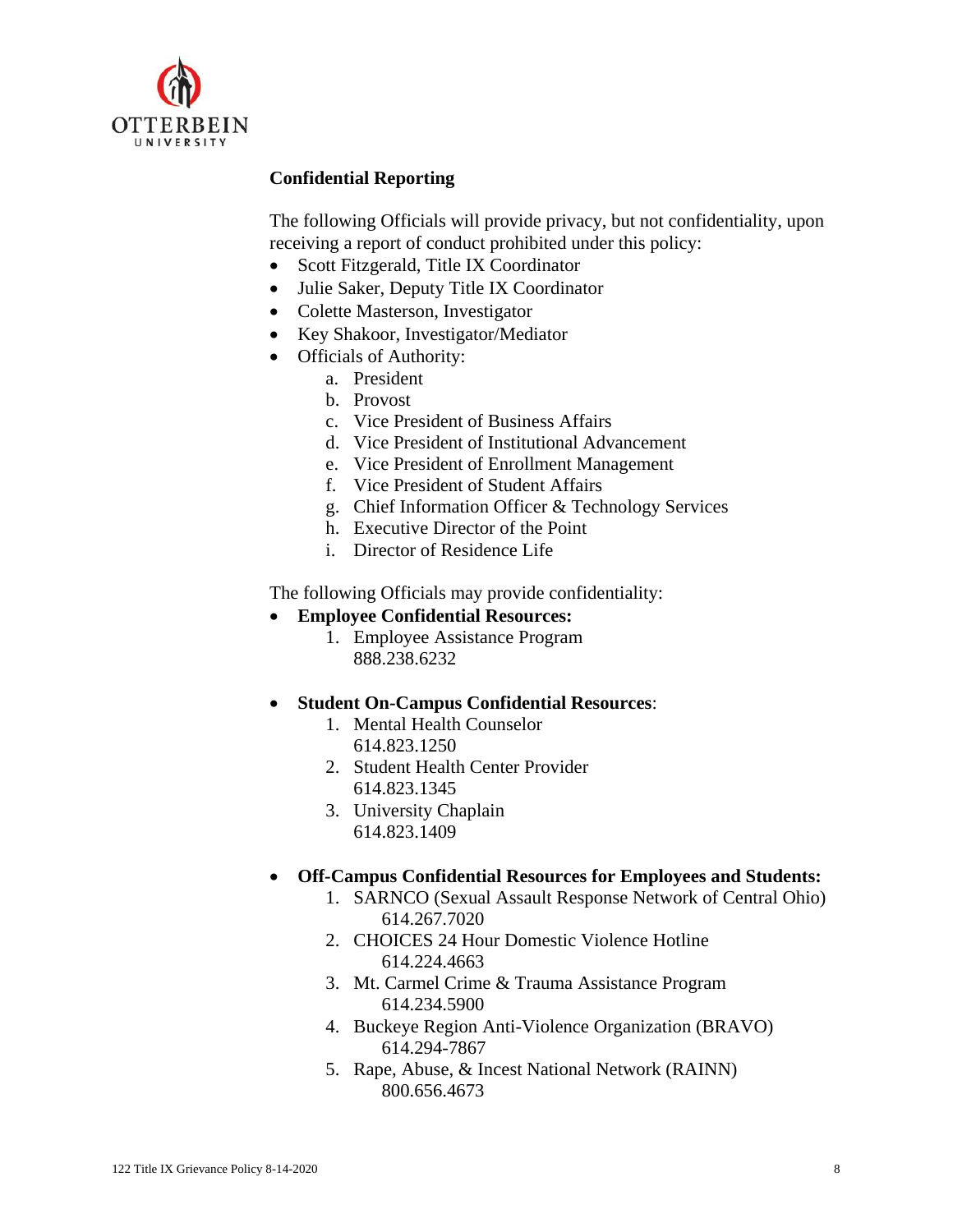

- 6. (National hotline that connects callers to their nearest rape crisis line.)
- **Anonymous Reporting**:
- The following resources provide anonymous reporting options. Anonymous reporting may limit the University's ability to fully investigate and resolve the complaint.
	- 1. Campus Conduct Hotline 866.943.5787
	- 2. Otterbein Police Silent Witness online form at: <https://www.otterbein.edu/police/silent-witness-form/>

#### **Non-Investigatory Measures Available Under the Title IX Grievance Policy**

#### **Supportive Measures**

Complainants (as defined above), who report allegations that could constitute covered sexual harassment under this policy, have the right to receive supportive measures from the University regardless of whether they desire to file a complaint, which may include supportive measures offered as appropriate. Supportive measures are non-disciplinary and non-punitive.

Supportive Measures suggested by the Preamble: As appropriate, supportive measures may include, but not be limited to:

- Counseling
- extensions of deadlines or other course-related adjustments
- modifications of work or class schedules
- campus escort services
- restrictions on contact between the parties (no contact orders)
- changes in work or housing locations
- leaves of absence
- increased security and monitoring of certain areas of the campus

See 85 Fed. Reg. 30401.

#### **Emergency Removal**

The University retains the authority to remove a respondent from the University's program or activity on an emergency basis, where the University (1) undertakes an individualized safety and risk analysis and (2) determines that an immediate threat to the physical health or safety of any student or other individual arising from the allegations of covered sexual harassment justifies a removal.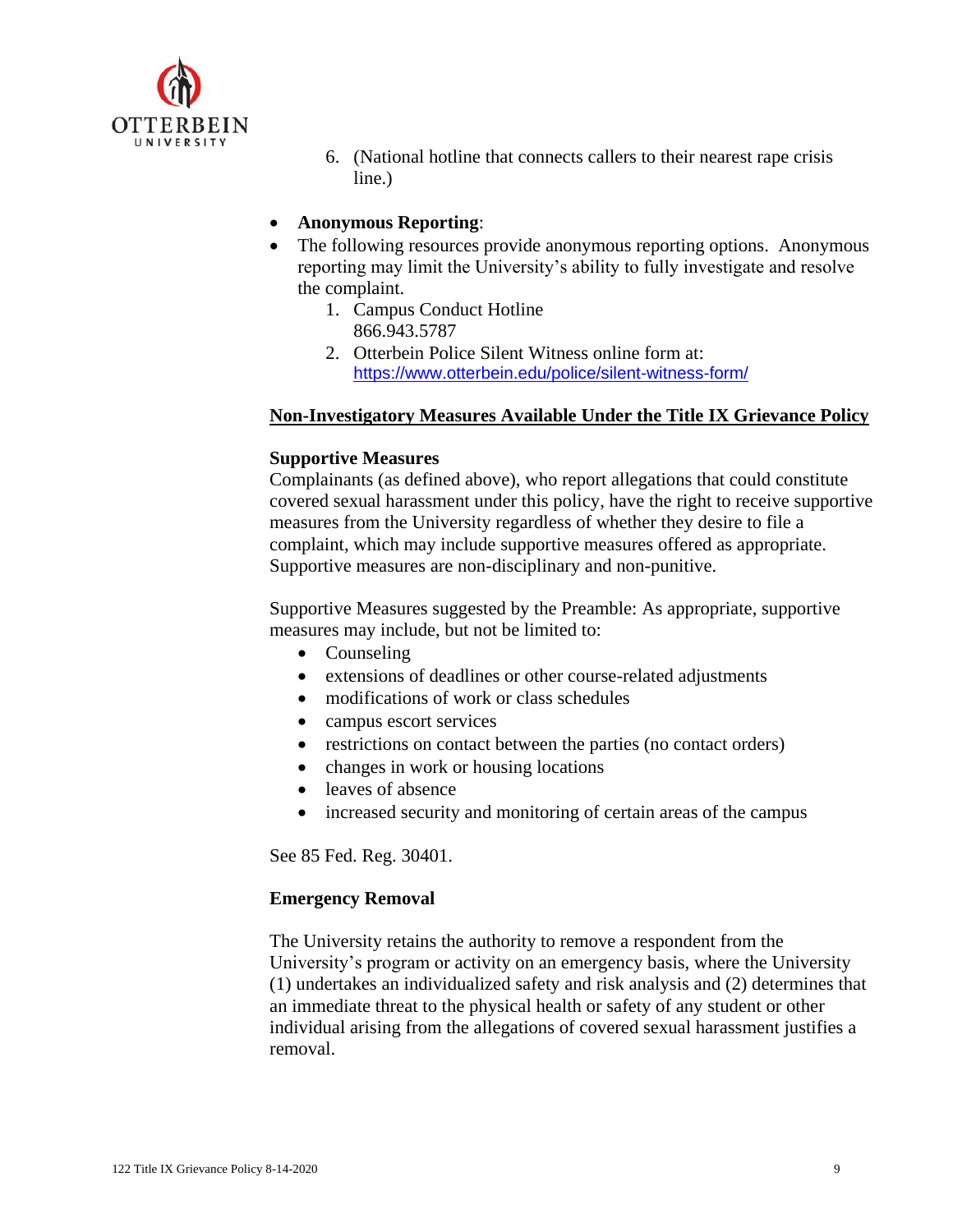

If the University determines such removal is necessary, the respondent will be provided notice and an opportunity to challenge the decision immediately following the removal. The student may immediately submit a written appeal of the removal decision to the Vice President of Student Affairs. The Vice President of Student Affairs or designee must issue a written decision within five (5) calendar days of receiving the student's written appeal.

# **Administrative Leave**

The University retains the authority to place a non-student employee respondent on administrative leave during the Title IX Grievance Process.

#### **122.5 Grievance The Title IX Grievance Process**

# **Process**

# **Filing a Formal Complaint**

The timeframe for the Title IX Grievance Process begins with the filing of a Formal Complaint. The Grievance Process will be concluded within a reasonably prompt manner, and no longer than one hundred twenty days (120) calendar days after the filing of the Formal Complaint, provided that the Process may be extended for a good reason, including but not limited to the absence of a party, a party's advisor, or a witness; concurrent law enforcement activity; or the need for language assistance or accommodation of disabilities. The procedure for applying for extensions is described below.

To file a Formal Complaint, a complainant must provide the Title IX Coordinator a written, signed complaint describing the facts alleged. Complainants are only able to file a Formal Complaint under this Policy if they are currently participating in, or attempting to participate in, the education programs or activities of the University, including as an employee. For complainants who do not meet these criteria, the College will utilize existing policy in the Student Code of Conduct and/or Sexual Misconduct Policy.

If a complainant does not wish to make a Formal Complaint, the Title IX Coordinator may determine a Formal Complaint is necessary. The University will inform the complainant of this decision in writing, and the complainant need not participate in the process further but will receive all notices issued under this Policy and Process.

Nothing in the Title IX Grievance Policy or the Student Code of Conduct prevents a complainant from seeking the assistance of state or local law enforcement alongside the appropriate on-campus process.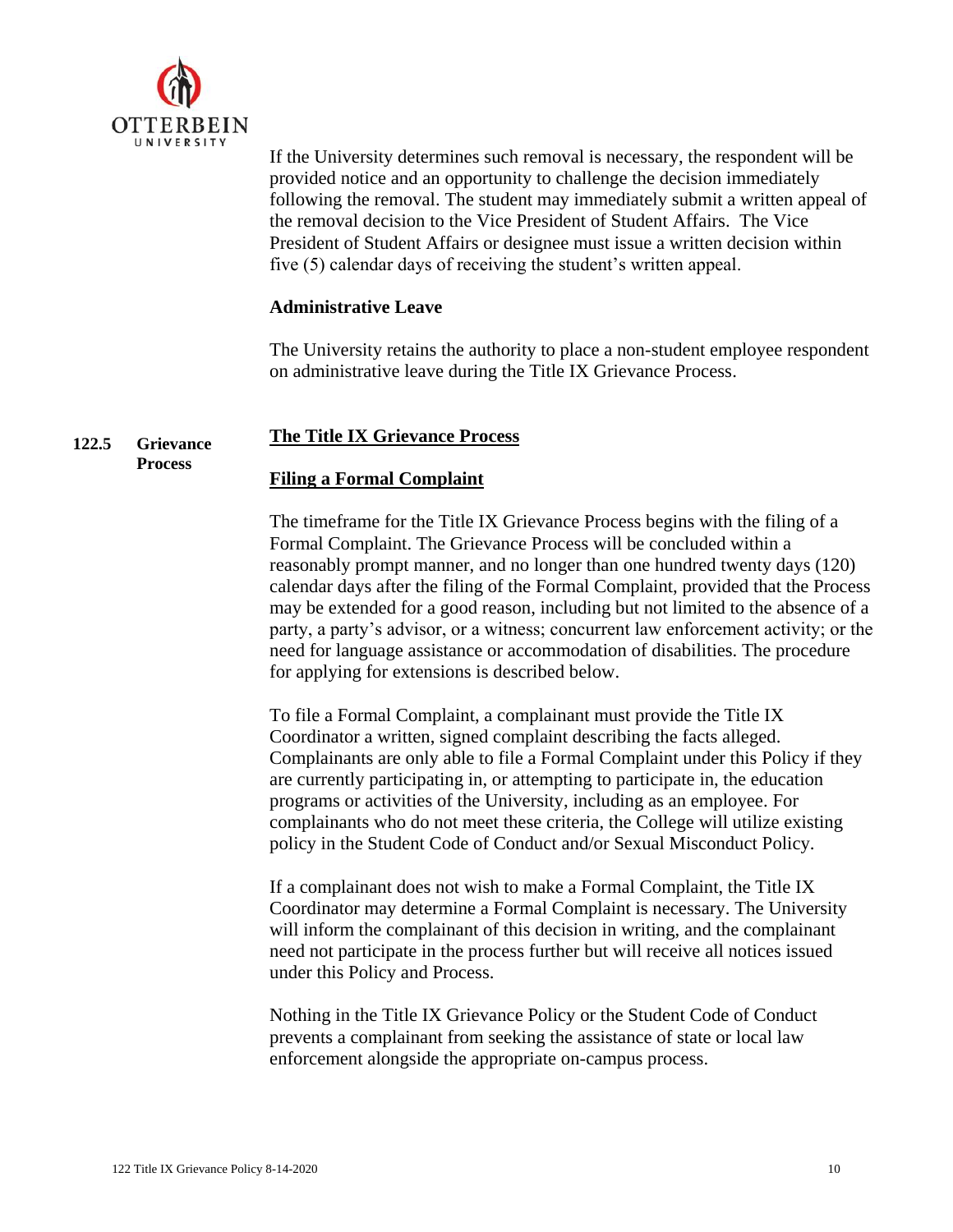

# **Informal Resolution**

A complainant who files a Formal Complaint may elect, at any time, to address the matter through the University's Informal Resolution Process. All Parties to a Formal Complaint must agree to enter the Informal Resolution Process through an informed written consent. Information about this Process is available here: [Informal Resolution Policy.](https://otterbein.sharepoint.com/sites/myozone/hr/Documents/Forms/AllItems.aspx?id=%2Fsites%2Fmyozone%2Fhr%2FDocuments%2FHR%2FHR%2FUniversity%20Policies%2F01%2DStandards%2F122%2E0%20Title%20IX%20Grievance%2F122%2E0%28A%29%20Informal%20Resolution%20Policy%2Epdf&parent=%2Fsites%2Fmyozone%2Fhr%2FDocuments%2FHR%2FHR%2FUniversity%20Policies%2F01%2DStandards%2F122%2E0%20Title%20IX%20Grievance&p=true&originalPath=aHR0cHM6Ly9vdHRlcmJlaW4uc2hhcmVwb2ludC5jb20vOmI6L3MvbXlvem9uZS9oci9FVmhhM0V4VUZ1dEZwMnlOWndQUG4yUUJyT1I4bTRod2lTUDA5eVBHUDZ6emZRP3J0aW1lPXVVeENsbUJBMkVn)

# **Multi-Party Situations**

The University may consolidate Formal Complaints alleging covered sexual harassment against more than one respondent, or by more than one complainant against one or more respondents, or by one party against the other party, where the allegations of covered sexual harassment arise out of the same facts or circumstances.

# **Determining Jurisdiction**

The Title IX Coordinator or another appropriate official without a conflict of interest or bias will determine if the instant Title IX Grievance Process should apply to a Formal Complaint. The Process will apply when all of the following elements are met, in the reasonable determination of the Title IX Coordinator:

- 1. The conduct is alleged to have occurred on or after August 14, 2020;
- 2. The conduct is alleged to have occurred in the United States;
- 3. The conduct is alleged to have occurred in the University's education program or activity; and
- 4. The alleged conduct, if true, would constitute covered sexual harassment as defined in this policy.

If all of the elements are met, the University will investigate the allegations according to the Grievance Process.

# **Allegations Potentially Falling Under Two Policies:**

If the alleged conduct, if true, includes conduct that would constitute covered sexual harassment and conduct that would not constitute covered sexual harassment, the Title IX Grievance Process will be applied to investigation and adjudication of only the allegations that constitute covered sexual harassment.

# **Mandatory Dismissal**

If any one of these elements are not met, the Title IX Coordinator or another appropriate official without a conflict of interest or bias will notify the parties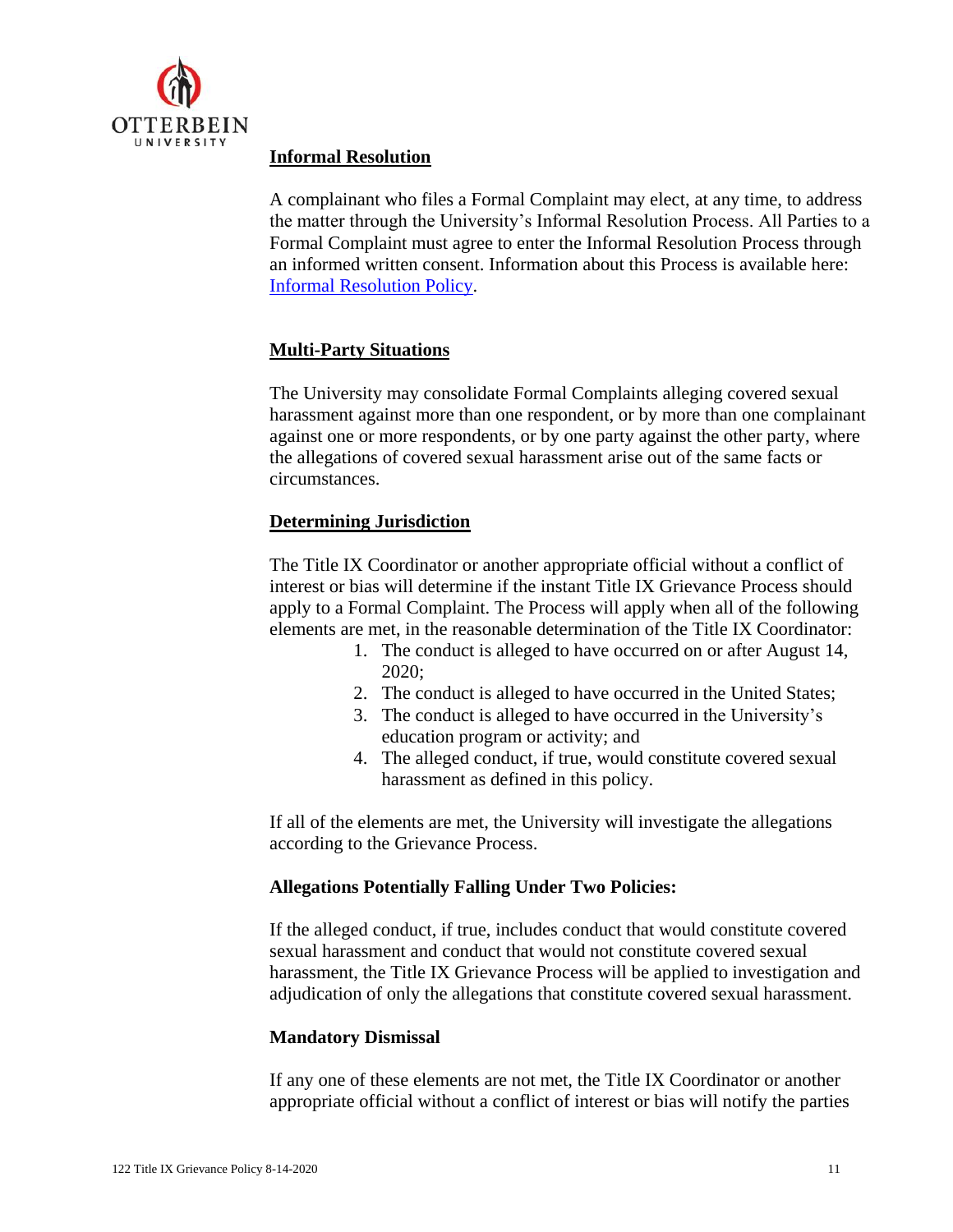

that the Formal Complaint is being dismissed for the purposes of the Title IX Grievance Policy. Each party may appeal this dismissal using the procedure outlined in "Appeals," below.

#### **Discretionary Dismissal**

The Title IX Coordinator or another appropriate official without a conflict of interest or bias may dismiss a Formal Complaint brought under the Title IX Grievance Policy, or any specific allegations raised within that Formal Complaint, at any time during the investigation or hearing, if:

- A complainant notifies the Title IX Coordinator in writing that they would like to withdraw the Formal Complaint or any allegations raised in the Formal Complaint;
- The respondent is no longer enrolled or employed by {the University}; or,
- If specific circumstances prevent {the University} from gathering evidence sufficient to reach a determination regarding the Formal Complaint or allegations within the Formal Complaint.

Any party may appeal a dismissal determination using the process set forth in "Appeals," below.

#### **Notice of Dismissal**

Upon reaching a decision that the Formal Complaint will be dismissed, the University will promptly send written notice of the dismissal of the Formal Complaint or any specific allegation within the Formal Complaint, and the reason for the dismissal, simultaneously to the parties through their University email accounts. It is the responsibility of parties to maintain and regularly check their email accounts.

#### **Notice of Removal**

Upon dismissal for the purposes of Title IX, the University retains discretion to utilize the Student Code of Conduct and/or Sexual Misconduct Policy to determine if a violation of the Student Code of Conduct and/or Sexual Misconduct Policy has occurred. If so, the University will promptly send written notice of the dismissal of the Formal Complaint under the Title IX Grievance Process and removal of the allegations to the other conduct process.

#### **Notice of Allegations**

The Title IX Coordinator will draft and provide the Notice of Allegations to any party to the allegations of sexual harassment. Such notice will occur as soon as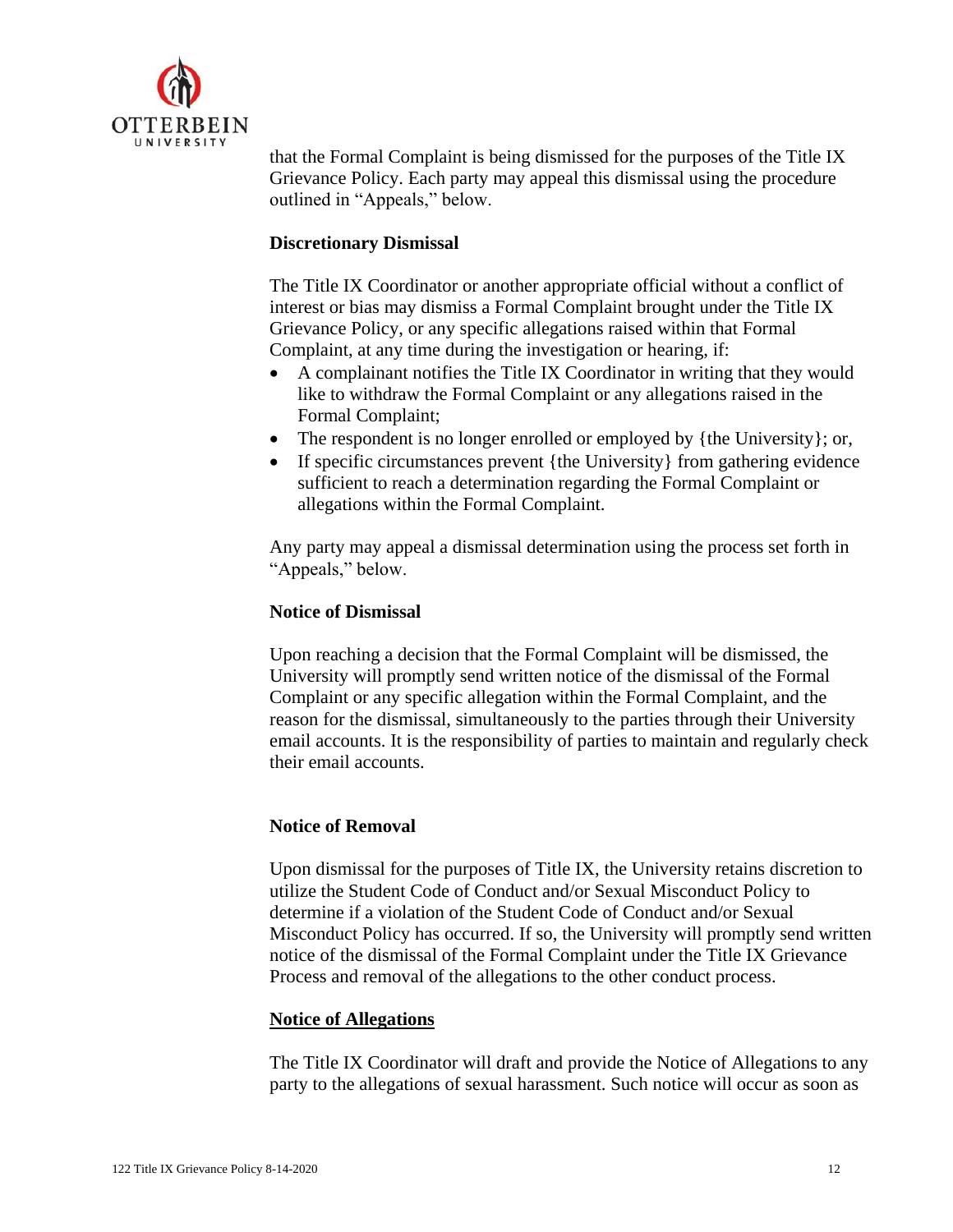

practicable, after the University receives a Formal Complaint of the allegations, if there are no extenuating circumstances.

The parties will be notified by their University email accounts if they are a student or employee, and by other reasonable means if they are neither.

The University will provide sufficient time for the parties to review the Notice of Allegations and prepare a response before any initial interview.

The Title IX Coordinator or other appropriate official may determine that the Formal Complaint must be dismissed on the mandatory grounds identified above, and will issue a Notice of Dismissal. If such a determination is made, any party to the allegations of sexual harassment identified in the Formal Complaint will receive the Notice of Dismissal in conjunction with, or in separate correspondence after, the Notice of Allegations.

# **Contents of Notice**

The Notice of Allegations will include the following:

- Notice of the University's Title IX Grievance Process including any informal resolution process and a hyperlink to a copy of the process.
- Notice of the allegations potentially constituting covered sexual harassment, and sufficient details known at the time the Notice is issued, such as the identities of the parties involved in the incident, if known, including the complainant; the conduct allegedly constituting covered sexual harassment; and the date and location of the alleged incident, if known.
- A statement that the respondent is presumed not responsible for the alleged conduct and that a determination regarding responsibility is made at the conclusion of the grievance process.
- A statement that the parties may have an advisor of their choice, who may be, but is not required to be, an attorney, as required under 34 C.F.R.  $\frac{8}{106.45(b)(5)(iv)}$ ;
- A statement that before the conclusion of the investigation, the parties may inspect and review evidence obtained as part of the investigation that is directly related to the allegations raised in the Formal Complaint, including the evidence upon which the University does not intend to rely in reaching a determination regarding responsibility, and evidence that both tends to prove or disprove the allegations, whether obtained from a party or other source, as required under  $34$  C.F.R. §  $106.45(b)(5)(vi)$ ;
- A statement that prohibits knowingly making false statements or knowingly submitting false information during the grievance process.

# **Ongoing Notice**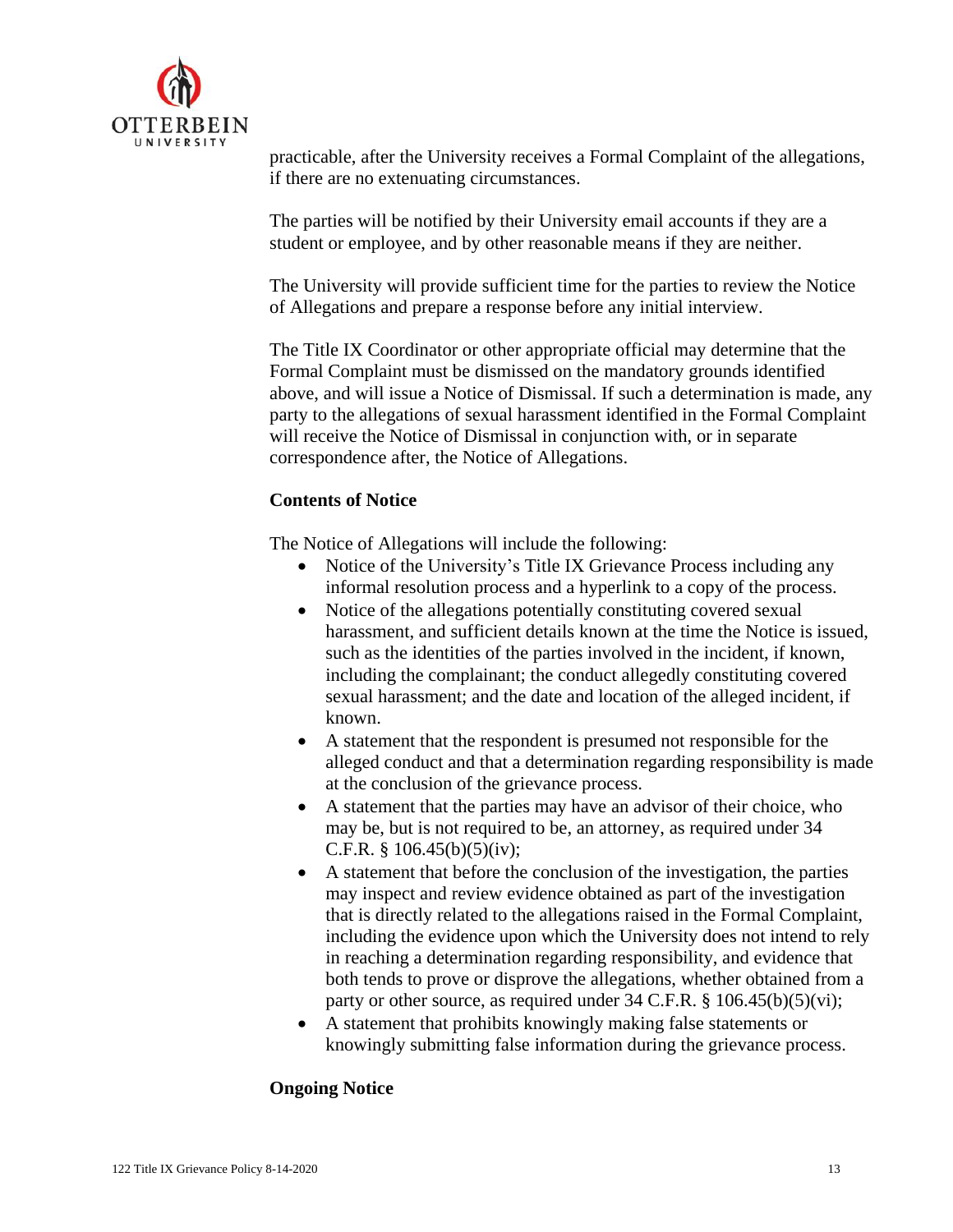

If, in the course of an investigation, the University decides to investigate allegations about the complainant or respondent that are not included in the Notice of Allegations and are otherwise covered "sexual harassment" falling within the Title IX Grievance Policy, the University will notify the parties whose identities are known of the additional allegations by their University email accounts or other reasonable means.

The parties will be provided sufficient time to review the additional allegations to prepare a response before any initial interview regarding those additional charges.

# **Advisor of Choice and Participation of Advisor of Choice**

The University will provide the parties equal access to advisors and support persons; any restrictions on advisor participation will be applied equally.

The University has a long-standing practice of requiring students to participate in the process directly and not through an advocate or representative. Students participating as Complainant or Respondent in this process may be accompanied by an Advisor of Choice to any meeting or hearing to which they are required or are eligible to attend. The Advisor of Choice is not an advocate. Except where explicitly stated by this Policy, as consistent with the Final Rule, Advisors of Choice shall not participate directly in the process as per standard policy and practice of the University.

The University will not intentionally schedule meetings or hearings on dates where the Advisors of Choice for all parties are not available, provided that the Advisors act reasonably in providing available dates and work collegially to find dates and times that meet all schedules.

The University's obligations to investigate and adjudicate in a prompt timeframe under Title IX and other college policies apply to matters governed under this Policy, and the University cannot agree to extensive delays solely to accommodate the schedule of an Advisor of Choice. The determination of what is reasonable shall be made by the Title IX Coordinator or designee. the University will not be obligated to delay a meeting or hearing under this process more than five (5) days due to the unavailability of an Advisor of Choice, and may offer the party the opportunity to obtain a different Advisor of Choice or utilize one provided by the University.

# **Notice of Meetings and Interviews**

the University will provide, to a party whose participation is invited or expected, written notice of the date, time, location, participants, and purpose of all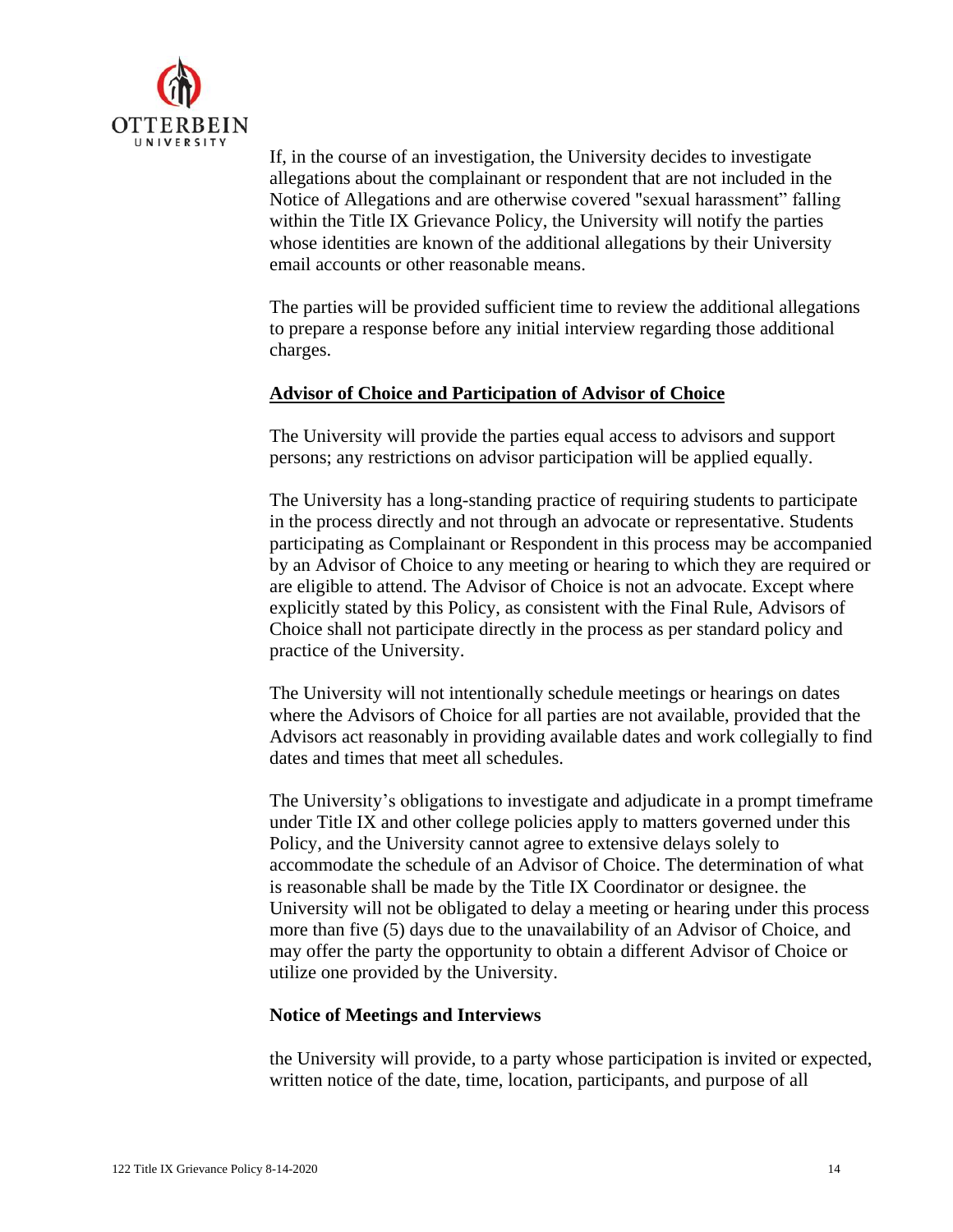

hearings, investigative interviews, or other meetings with a party, with sufficient time for the party to prepare to participate.

#### **Delays**

Each party may request a one-time delay in the Grievance Process of up to five (5) days for good cause (granted or denied in the sole judgment of the Title IX Coordinator, Director of Student Conduct, or designee) provided that the requestor provides reasonable notice and the delay does not overly inconvenience other parties.

For example, a request to take a five day pause made an hour before a hearing for which multiple parties and their advisors have traveled to and prepared for shall generally not be granted, while a request for a five day pause in the middle of investigation interviews to allow a party to obtain certain documentary evidence shall generally be granted.

The Title IX Coordinator shall have sole judgment to grant further pauses in the Process.

#### **122.6 Investigation Investigation**

#### **General Rules of Investigations**

The Title IX Coordinator and/or an investigator designated by the Title IX Coordinator will perform an investigation under a reasonably prompt timeframe of the conduct alleged to constitute covered sexual harassment after issuing the Notice of Allegations.

The University and not the parties, has the burden of proof and the burden of gathering evidence, i.e. the responsibility of showing a violation of this Policy has occurred. This burden does not rest with either party, and either party may decide not to share their account of what occurred or may decide not to participate in an investigation or hearing. This does not shift the burden of proof away from the University and does not indicate responsibility.

The University cannot access, consider, or disclose medical records without a waiver from the party (or parent, if applicable) to whom the records belong or of whom the records include information. The University will provide an equal opportunity for the parties to present witnesses, including fact and expert witnesses, and other inculpatory and exculpatory evidence, (i.e. evidence that tends to prove and disprove the allegations) as described below.

#### **Inspection and Review of Evidence**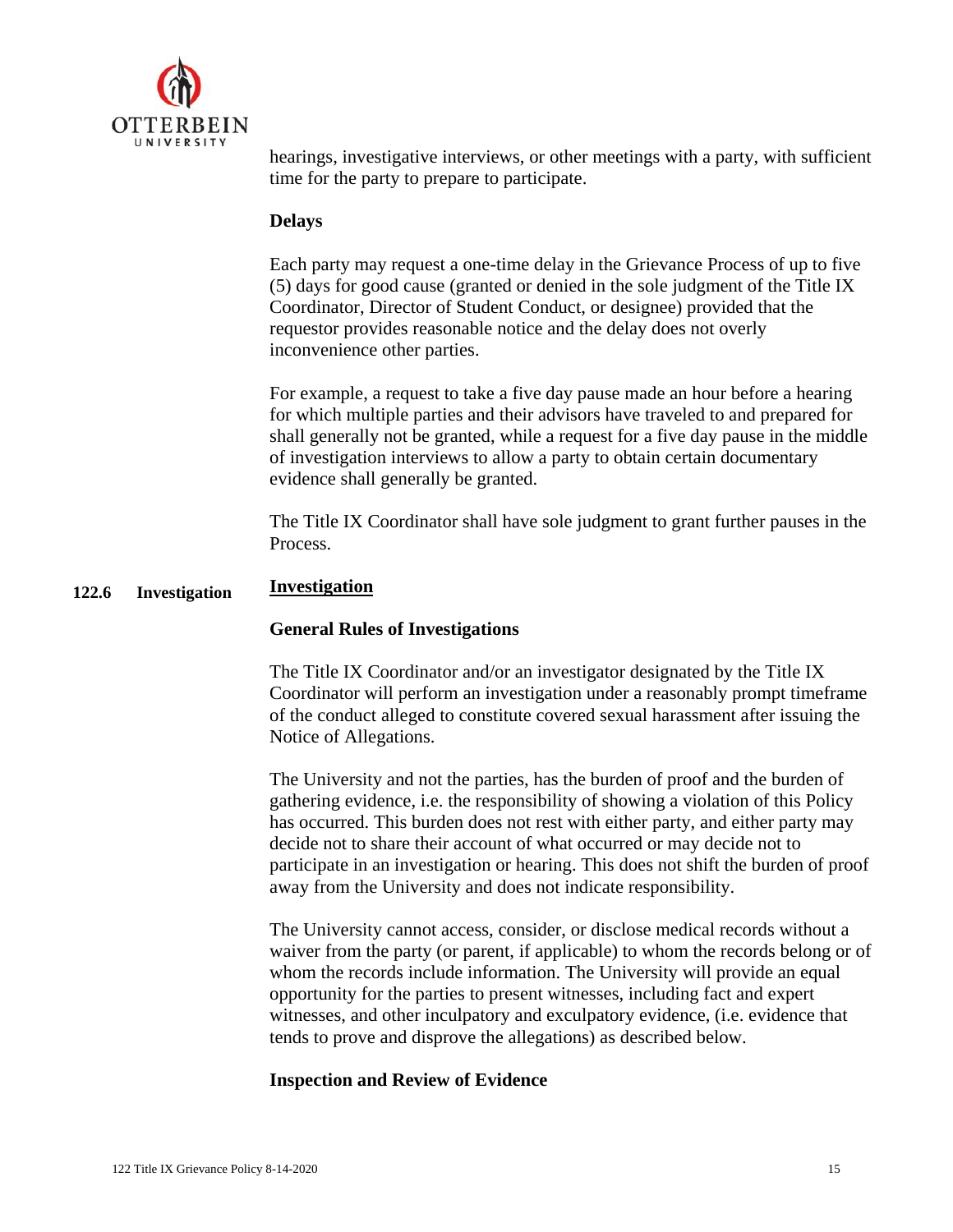

Prior to the completion of the investigation, the parties will have an equal opportunity to inspect and review the evidence obtained through the investigation. The purpose of the inspection and review process is to allow each party the equal opportunity to meaningfully respond to the evidence prior to conclusion of the investigation.

Evidence that will be available for inspection and review by the parties will be any evidence that is directly related to the allegations raised in the Formal Complaint. It will include any:

- 1. Evidence that is relevant, even if that evidence does not end up being relied upon by the University in making a determination regarding responsibility;
- 2. inculpatory or exculpatory evidence (i.e. evidence that tends to prove or disprove the allegations) that is directly related to the allegations, whether obtained from a party or other source.

All parties must submit any evidence they would like the investigator to consider prior to when the parties' time to inspect and review evidence begins. See, 85 Fed. Reg. 30026, 30307

The University will send the evidence made available for each party and each party's advisor, if any, to inspect and review. The University is not under an obligation to use any specific process or technology to provide the evidence and shall have the sole discretion in terms of determining format and any restrictions or limitations on access.

The parties will have ten (10) calendar days to inspect and review the evidence and submit a written response by email to the investigator. The investigator will consider the parties' written responses before completing the Investigative Report. Parties may request a reasonable extension as their designated extension request.

The University will provide copies of the parties' written responses to the investigator to all parties and their advisors, if any. See, 85 Fed. Reg. 30026, 30307 (May 19, 2020).

Any evidence subject to inspection and review will be available at any hearing, including for purposes of cross-examination.

The parties and their advisors must sign an agreement not to disseminate any of the evidence subject to inspection and review or use such evidence for any purpose unrelated to the Title IX grievance process. See, 85 Fed. Reg. 30026, 30435 (May 19, 2020).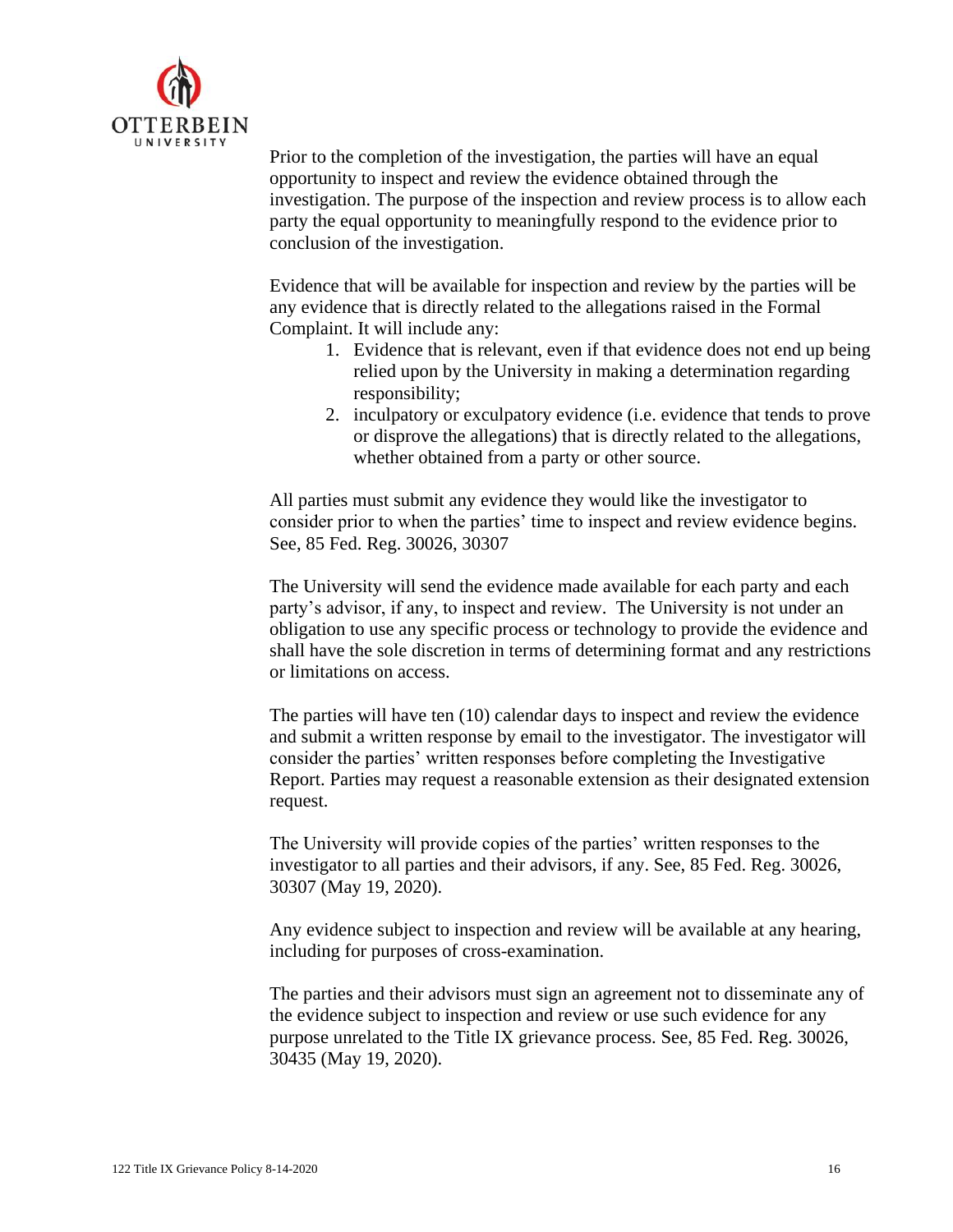

The parties and their advisors agree not to photograph or otherwise copy the evidence. See, 85 Fed. Reg. 30026, 30435 (May 19, 2020).

#### **Inclusion of Evidence Not Directly Related to the Allegations**

Evidence obtained in the investigation that is determined in the reasoned judgment of the investigator not to be directly related to the allegations in the Formal Complaint will be included in the appendices to the investigative report.

# **Investigative Report**

The Title IX Coordinator and/or an investigator designated by the Title IX Coordinator will create an Investigative Report that fairly summarizes relevant evidence, will and provide that Report to the parties at least ten (10) calendar days prior the hearing for each party's review and written response.

The Investigative Report is not intended to catalog all evidence obtained by the investigator, but only to provide a fair summary of that evidence.

Only relevant evidence (including both inculpatory and exculpatory  $-$  i.e. tending to prove and disprove the allegations - relevant evidence) will be referenced in the Investigative Report.

The investigator may redact irrelevant information from the Investigative Report when that information is contained in documents or evidence that is/are otherwise relevant. See, 85 Fed. Reg. 30026, 30304 (May 19, 2020).

#### **122.7 Hearing Hearing**

#### **General Rules of Hearings**

The University will not issue a disciplinary sanction arising from an allegation of covered sexual harassment without holding a live hearing unless otherwise resolved through an informal resolution process.

The live hearing may be conducted with all parties physically present in the same geographic location, or, at University's discretion, any or all parties, witnesses, and other participants may appear at the live hearing virtually through remote video conferencing. This technology will enable participants simultaneously to see and hear each other. At its discretion, the University may delay or adjourn a hearing based on technological errors not within a party's control.

All proceedings will be recorded through audiovisual recording. That recording or transcript will be made available to the parties for inspection and review.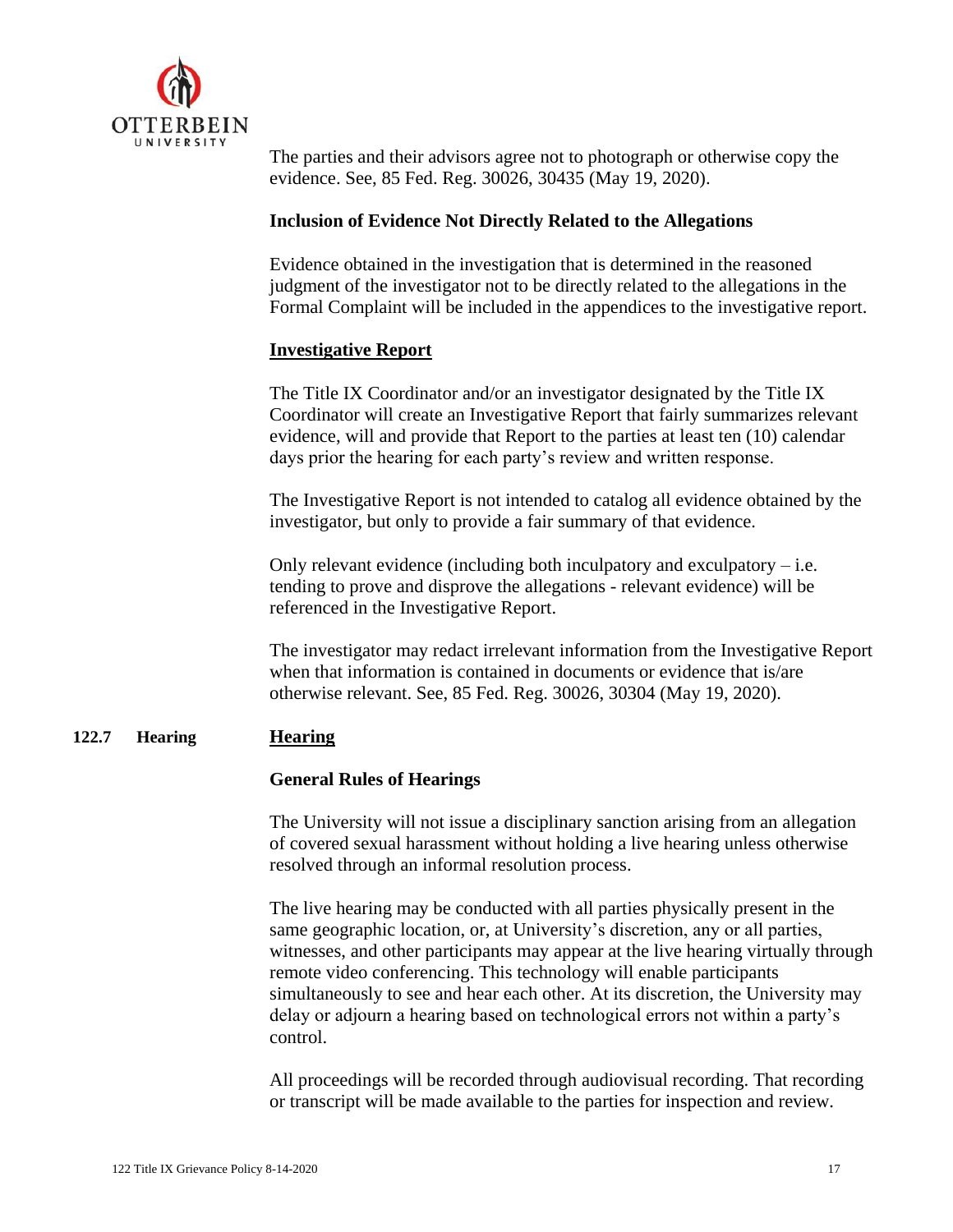

Prior to obtaining access to any evidence, the parties and their advisors must sign an agreement not to disseminate any of the testimony heard or evidence obtained in the hearing or use such testimony or evidence for any purpose unrelated to the Title IX Grievance Process. Once signed, this Agreement may not be withdrawn See, 85 Fed. Reg. 30026, 30435.

#### **Continuances or Granting Extensions**

the University may determine that multiple sessions or a continuance (i.e. a pause on the continuation of the hearing until a later date or time) is needed to complete a hearing. If so, the University will notify all participants and endeavor to accommodate all participants' schedules and complete the hearing as promptly as practicable.

# **Newly-discovered Evidence**

As a general rule, no new evidence or witnesses may be submitted during the live hearing.

If a party identifies new evidence or witnesses that were not reasonably available prior to the live hearing and could affect the outcome of the matter, the party may request that such evidence or witnesses be considered at the live hearing.

The Decision-maker will consider this request and make a determination regarding (1) whether such evidence or witness testimony was actually unavailable by reasonable effort prior to the hearing, and (2) whether such evidence or witness testimony could affect the outcome of the matter. The party offering the newly-discovered evidence or witness has the burden of establishing these questions by the preponderance of the evidence.

If the Decision-maker answers in the affirmative to both questions, then the parties will be granted a reasonable pause in the hearing to review the evidence or prepare for questioning of the witness.

# **Participants in the live hearing**

Live hearings are not public, and the only individuals permitted to participate in the hearing are as follows:

Complainant and Respondent (The Parties)

- The parties cannot waive the right to a live hearing.
- The University may still proceed with the live hearing in the absence of a party, and may reach a determination of responsibility in their absence,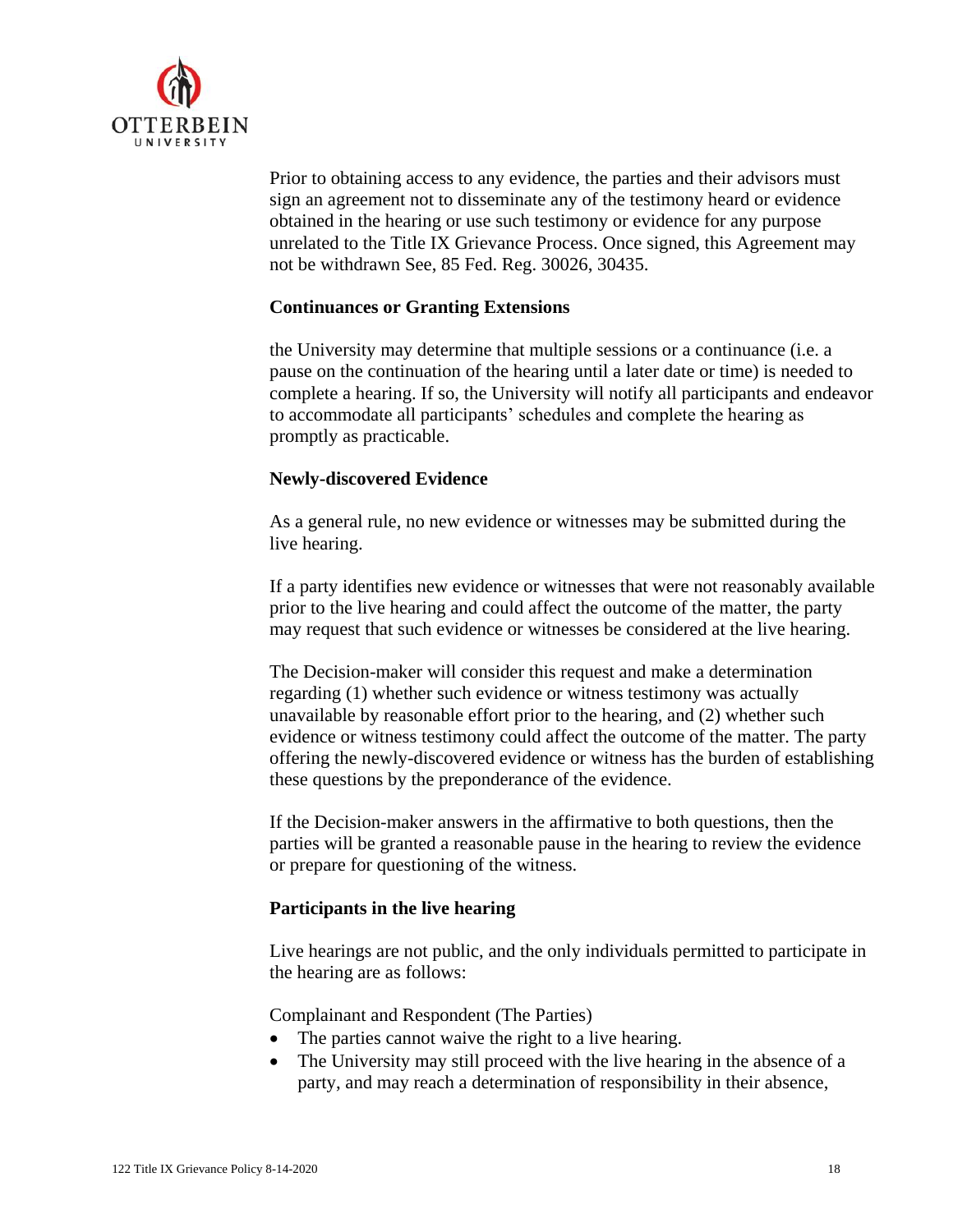

including through any evidence gathered that does not constitute a "statement" by that party. 85 Fed. Reg. 30026, 30361 (May 19, 2020).

- For example, A verbal or written statement constituting part or all of the sexual harassment itself is not a "prior statement" that must be excluded if the maker of the statement does not submit to crossexamination about that statement. In other words, a prior statement would not include a document, audio recording, audiovisual reading, and digital media, including but not limited to text messages, emails, and social media postings, that constitute the conduct alleged to have been the act of sexual harassment under the formal complaint. See, OCR Blog (May 22, 2020), available at *<https://www2.ed.gov/about/offices/list/ocr/blog/20200522.html>*
- the University will not threaten, coerce, intimidate or discriminate against the party in an attempt to secure the party's participation. See 34 C.F.R. § 106.71; see also 85 Fed. Reg. 30026, 30216 (May 19, 2020).
- If a party does not submit to cross-examination, the decision-maker cannot rely on any prior statements made by that party in reaching a determination regarding responsibility, but may reach a determination regarding responsibility based on evidence that does not constitute a "statement" by that party.
- The decision-maker cannot draw an inference about the determination regarding responsibility based solely on a party's absence from the live hearing or refusal to answer cross examination or other questions. See 34 C.F.R.  $§106.45(b)(6)(i)$ .

# *The Decision-maker*

- The hearing body will consist of a single decision-maker.
- The Decision-maker will also have served as the Title IX Coordinator, Title IX investigator, or advisor to any party in the case, nor may any member of the hearing body serve on the appeals body in the case.
- The Decision-maker will have a conflict of interest or bias in favor of or against complainants or respondents generally, or in favor or against the parties to the particular case.
- The Decision-maker will be trained on topics including how to serve impartially, issues of relevance, including how to apply the rape shield protections provided for complainants, and any technology to be used at the hearing.
- The parties will have an opportunity to raise any objections regarding a decision-maker's actual or perceived conflicts of interest or bias at the commencement of the live hearing.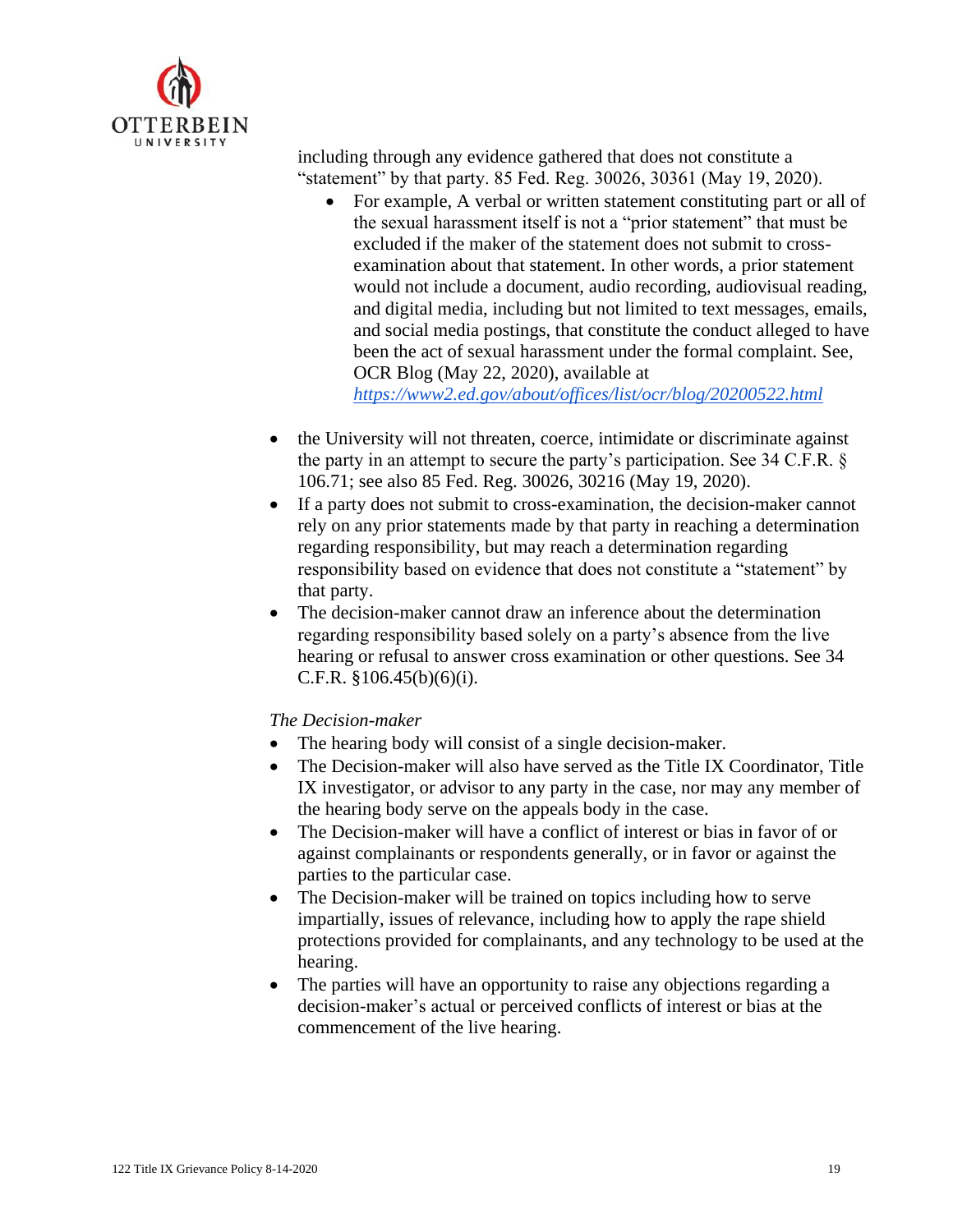

#### *Advisor of choice*

- The parties have the right to select an advisor of their choice, who may be, but does not have to be, an attorney.
- The advisor of choice may accompany the parties to any meeting or hearing they are permitted to attend, but may not speak for the party, except for the purpose of cross-examination.
- The parties are not permitted to conduct cross-examination; it must be conducted by the advisor. As a result, if a party does not select an advisor, the University will select an advisor to serve in this role for the limited purpose of conducting the cross-examination at no fee or charge to the party.
- The advisor is not prohibited from having a conflict of interest or bias in favor of or against complainants or respondents generally, or in favor or against the parties to the particular case.
- The advisor is not prohibited from being a witness in the matter.
- If a party does not attend the live hearing, the party's advisor may appear and conduct cross-examination on their behalf. 85 Fed. Reg. 30026, 30340 (May 19, 2020).
- If neither a party nor their advisor appear at the hearing, the University will provide an advisor to appear on behalf of the non-appearing party. See, 85 Fed. Reg. 30026, 30339-40 (May 19, 2020).

# *Witnesses*

- Witnesses cannot be compelled to participate in the live hearing, and have the right not to participate in the hearing free from retaliation. See, 85 Fed. Reg. 30026, 30360 (May 19, 2020).
- If a witness does not submit to cross-examination, as described below, the decision-maker cannot rely on any statements made by that witness in reaching a determination regarding responsibility, including any statement relayed by the absent witness to a witness or party who testifies at the live hearing. 85 Fed. Reg. 30026, 30347 (May 19, 2020).

# **Hearing Procedures**

For all live hearings conducted under this Title IX Grievance Process, the procedure will be as follows:

- Decision-maker will open and establish rules and expectations for the hearing;
- The Parties will each be given the opportunity to provide opening statements;
- Decision-maker will ask questions of the Parties and Witnesses;
- Parties will be given the opportunity for live cross-examination after Decision-maker conducts its initial round of questioning; During the Parties' cross-examination, the decision-maker will have the authority to pause cross-examination at any time for the purposes of asking decision-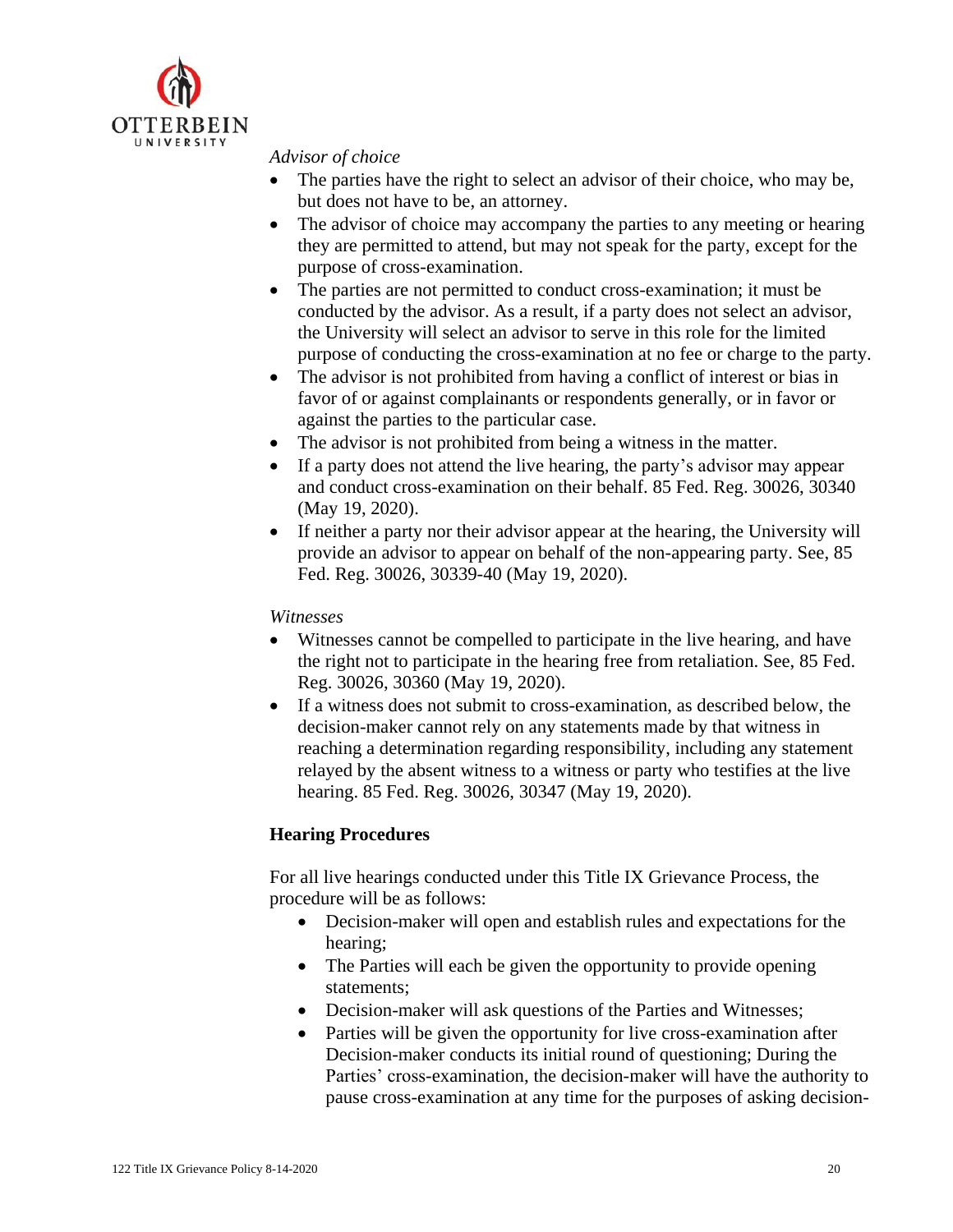

maker's own follow up questions; and any time necessary in order to enforce the established rules of decorum.

• Should a Party or the Party's Advisor choose not to cross-examine a Party or Witness, the Party shall affirmatively waive cross-examination through a written or oral statement to the Decision-maker. A Party's waiver of cross-examination does not eliminate the ability of the Decision-maker to use statements made by the Party.

# **Live Cross-Examination Procedure**

Each party's advisor will conduct live cross-examination of the other party or parties and witnesses. During this live-cross examination the advisor will ask the other party or parties and witnesses relevant questions and follow-up questions, including that challenging credibility directly, orally, and in real time.

Before any cross-examination question is answered, the decision-maker will determine if the question is relevant. Cross-examination questions that are duplicative of those already asked, including by the decision-maker may be deemed irrelevant if they have been asked and answered.

#### **Review of Recording**

The recording of the hearing will be available for review by the parties within 5 (five) calendar, unless there are any extenuating circumstances. The recording of the hearing will not be provided to parties or advisors of choice.

#### **Determination Regarding Responsibility**

#### **Standard of Proof**

The University uses the preponderance of the evidence standard for investigations and determinations regarding responsibility of formal complaints covered under this Policy. This means that the investigation and hearing determine whether it is more likely than not that a violation of the Policy occurred.

#### **General Considerations for Evaluating Testimony and Evidence**

While the opportunity for cross-examination is required in all Title IX hearings, determinations regarding responsibility may be based in part, or entirely, on documentary, audiovisual, and digital evidence, as warranted in the reasoned judgment of the Decision-maker.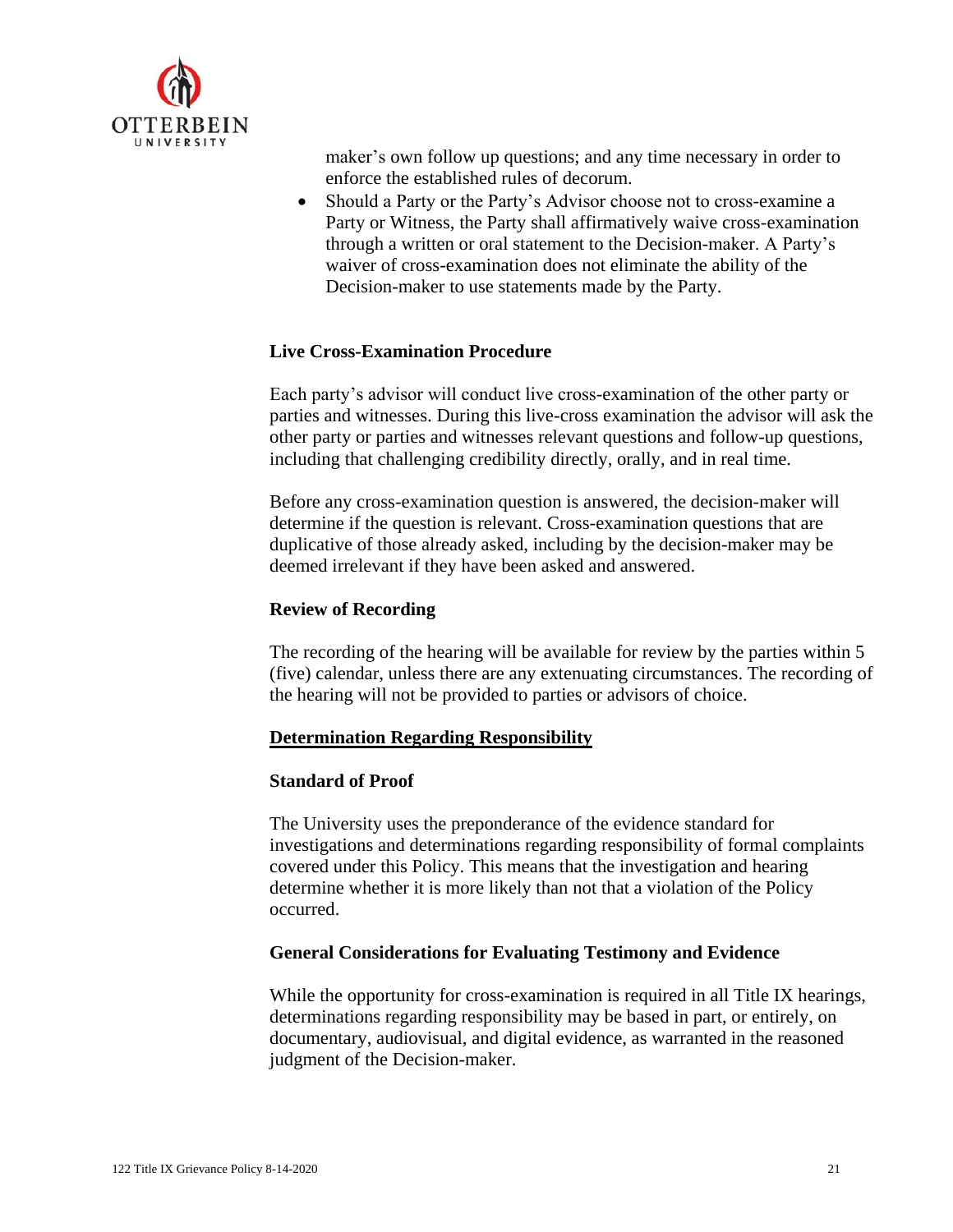

Decision-makers shall not draw inferences regarding a party or witness' credibility based on the party or witness' status as a complainant, respondent, or witness, nor shall it base its judgments in stereotypes about how a party or witness would or should act under the circumstances.

Generally, credibility judgments should rest on the demeanor of the party or witness, the plausibility of their testimony, the consistency of their testimony, and its reliability in light of corroborating or conflicting testimony or evidence.

Still, credibility judgments should not rest on whether a party or witness' testimony is non-linear or incomplete, or if the party or witness is displaying stress or anxiety.

Decision makers will afford the highest weight relative to other testimony to first-hand testimony by parties and witnesses regarding their own memory of specific facts that occurred. Both inculpatory and exculpatory (i.e. tending to prove and disprove the allegations) evidence will be weighed in equal fashion.

Except where specifically barred by the Title IX Final Rule, a witness' testimony regarding third-party knowledge of the facts at issue will be allowed, but will generally be accorded lower weight than testimony regarding direct knowledge of specific facts that occurred.

The Final Rule requires that the University allow parties to call "expert witnesses" for direct and cross examination. While the expert witness will be allowed to testify and be crossed as required by the Final Rule, the decisionmaker will be instructed to afford lower weight to non-factual testimony of the expert relative to fact witnesses, and any expert testimony that is not directed to the specific facts that occurred in the case will be afforded lower weight relative to fact witnesses, regardless of whether the expert witness testimony is the subject of cross examination and regardless of whether all parties present experts as witnesses.

The Final Rule requires that the University allow parties to call character witnesses to testify. While the character witnesses will be allowed to testify and be crossed as required by the Final Rule, the decision-maker will be instructed to afford very low weight to any non-factual character testimony of any witness.

The Final Rule requires that the University admit and allow testimony regarding polygraph tests ("lie detector tests") and other procedures that are outside of standard use in academic and non-academic conduct processes. While the processes and testimony about them will be allowed to testify and be crossed as required by the Final Rule, the decision-maker will be instructed to afford lower weight to such processes relative to the testimony of fact witnesses.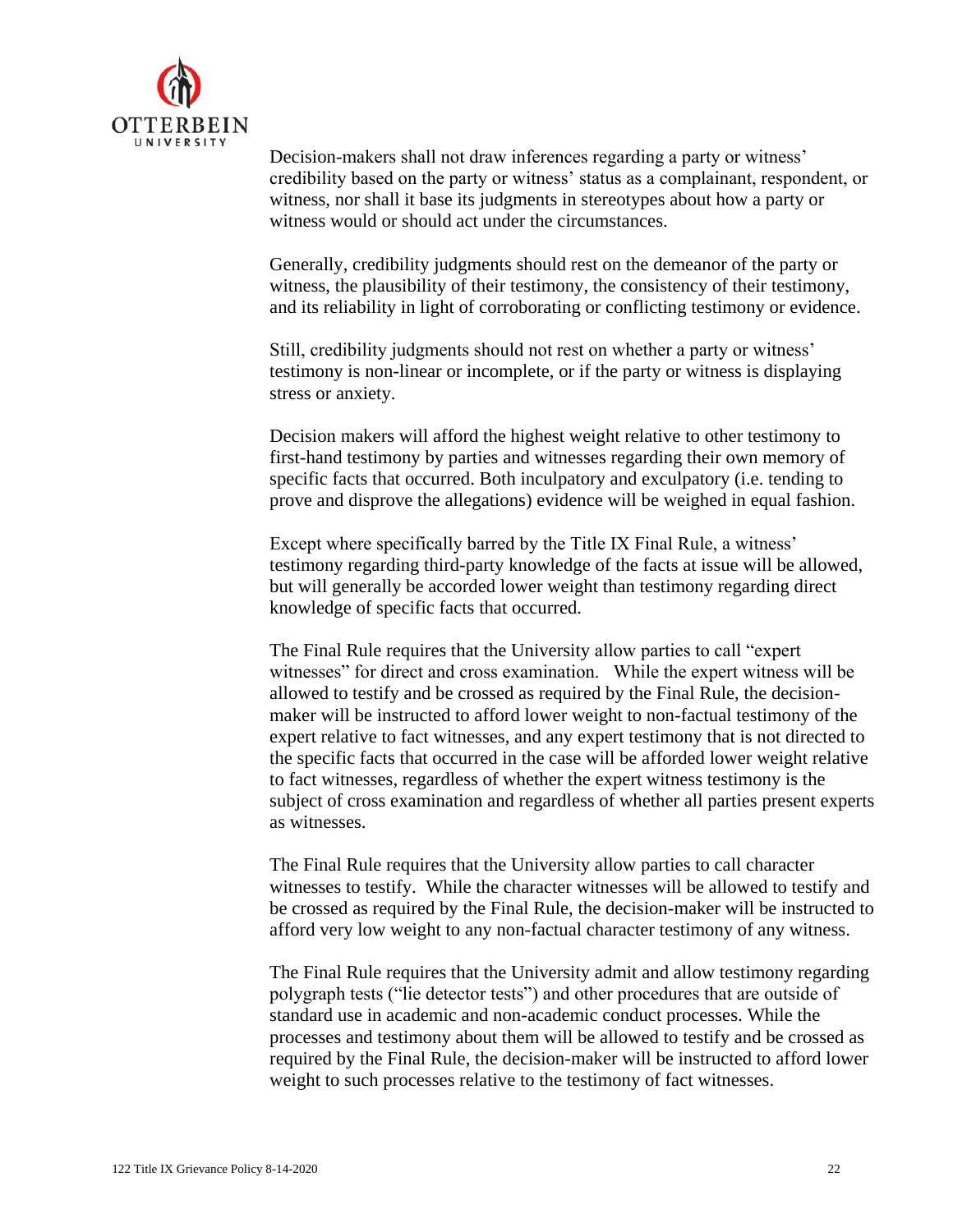

Where a party or witness' conduct or statements demonstrate that the party or witness is engaging in retaliatory conduct, including but not limited to witness tampering and intimidation, the {Decision-maker} may draw an adverse inference as to that party or witness' credibility.

# **Components of the Determination Regarding Responsibility**

The written Determination Regarding Responsibility will be issued simultaneously to all parties through their University email account, or other reasonable means as necessary. The Determination will include:

- 1. Identification of the allegations potentially constituting covered sexual harassment;
- 2. A description of the procedural steps taken from the receipt of the formal complaint through the determination, including any notifications to the parties, interviews with parties and witnesses, site visits, methods used to gather other evidence, and hearings held;
- 3. Findings of fact supporting the determination;
- 4. Conclusions regarding which section of the Policy, if any, the respondent has or has not violated.
- 5. For each allegation:
	- a. A statement of, and rationale for, a determination regarding responsibility;
	- b. A statement of, and rationale for, any disciplinary sanctions the recipient imposes on the respondent; and
	- c. A statement of, and rationale for, whether remedies designed to restore or preserve equal access to the recipient's education program or activity will be provided by the recipient to the complainant; and
- 6. The recipient's procedures and the permitted reasons for the complainant and respondent to appeal (described below in "Appeal").

# **Timeline of Determination Regarding Responsibility**

If there are no extenuating circumstances, the determination regarding responsibility will be issued by the University within ten (10) calendar of the completion of the hearing.

# **Remedies and Sanctions**

Sanctions must be designed to restore or preserve equal access to the University's education program or activity. When the Respondent is an employee, examples are:

- •Letter of Reprimand.
- •Mandatory Training
- •Suspension (paid or unpaid).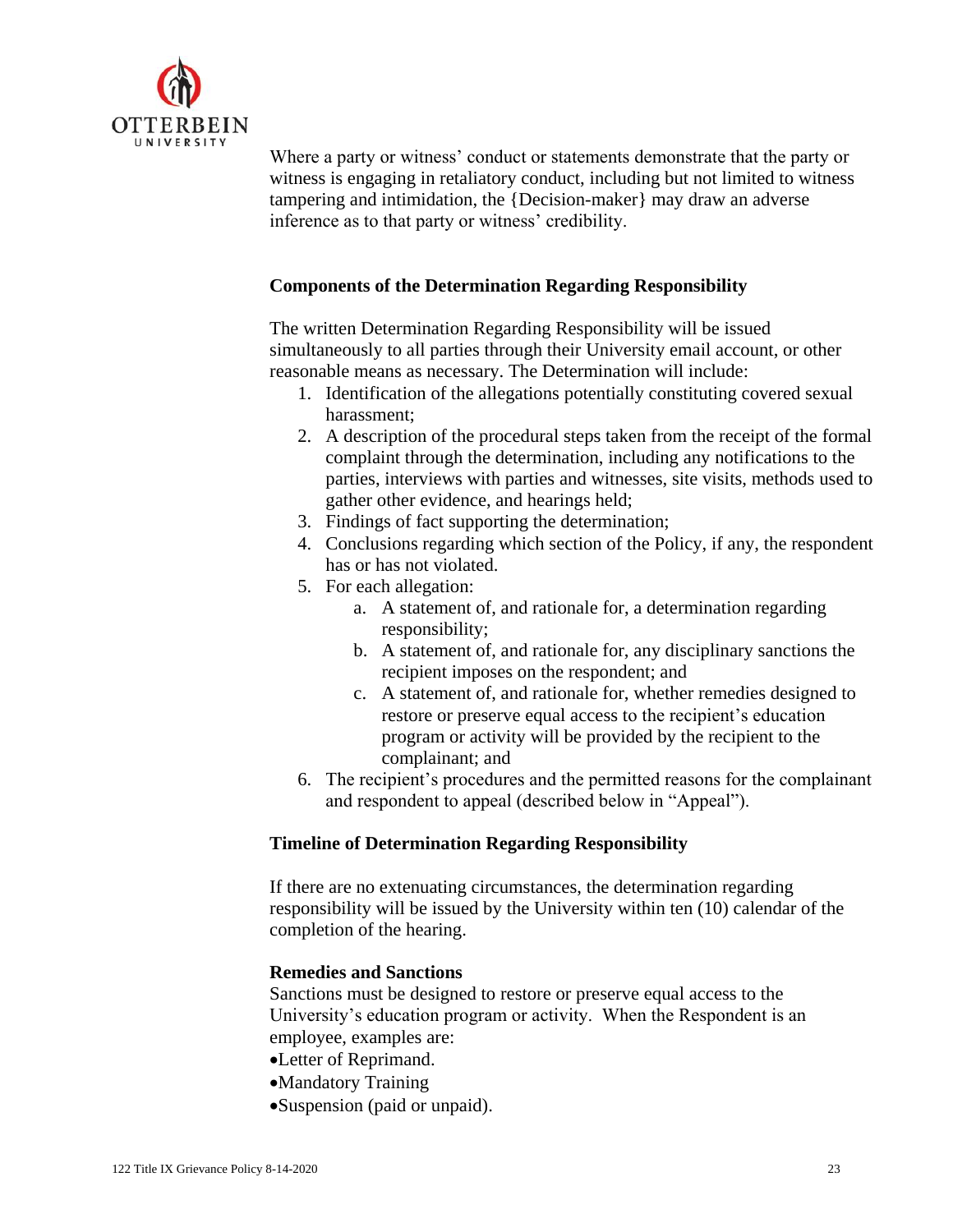

•Termination.

See Student Sexual Misconduct Policy for sanctions when the respondent is a student.

# **Finality**

The determination regarding responsibility becomes final either on the date that the University provides the parties with the written determination of the result of the appeal, if an appeal is filed consistent with the procedures and timeline outlined in "Appeals" below, or if an appeal is not filed, the date on which the opportunity to appeal expires.

#### **122.8 Appeals Appeals**

Each party may appeal (1) the dismissal of a formal complaint or any included allegations and/or (2) a determination regarding responsibility. To appeal, a party must submit their written appeal within five (5) calendar of being notified of the decision, indicating the grounds for the appeal.

The limited grounds for appeal available are as follows:

- Procedural irregularity that affected the outcome of the matter (i.e. a failure to follow the University's own procedures);
- New evidence that was not reasonably available at the time the determination regarding responsibility or dismissal was made, that could affect the outcome of the matter;
- The Title IX Coordinator, investigator(s), or decision-maker(s) had a conflict of interest or bias for or against an individual party, or for or against complainants or respondents in general, that affected the outcome of the matter.

The submission of appeal stays any sanctions for the pendency of an appeal. Supportive measures and remote learning opportunities remain available during the pendency of the appeal.

If a party appeals, the University will as soon as practicable notify the other party in writing of the appeal, however the time for appeal shall be offered equitably to all parties and shall not be extended for any party solely because the other party filed an appeal.

Appeals may be no longer than ten (10) pages (including attachments). Appeals should be submitted in electronic form using ARIAL or TIMES NEW ROMAN, 12-point font, and single-spaced. Appeals should use footnotes, not endnotes. Appeals that do not meet these standards may be returned to the party for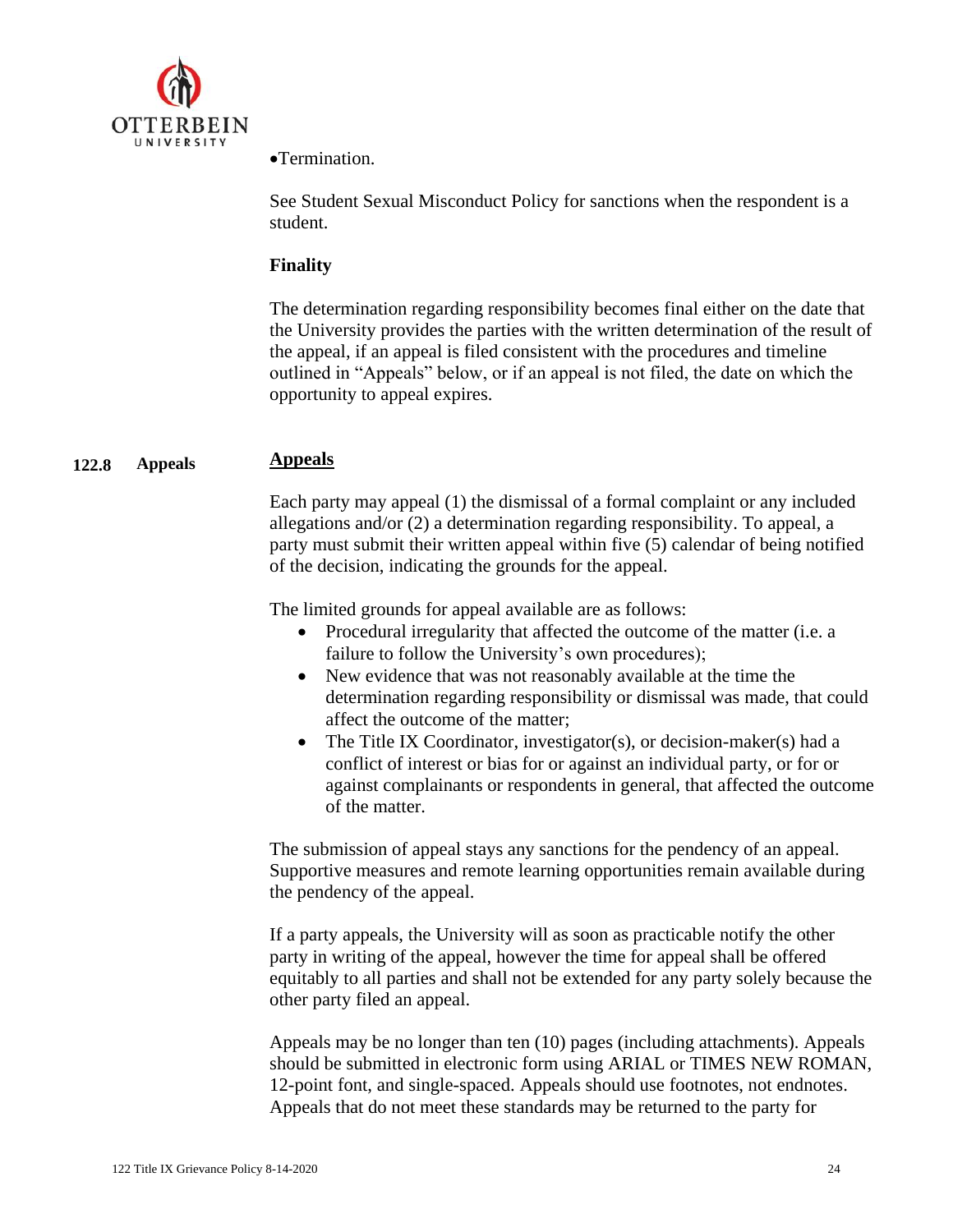

correction, but the time for appeal will not be extended unless there is evidence that technical malfunction caused the appeal document not to meet these standards. The appeal will be submitted to the Title IX Coordinator.

Appeals will be decided by the President's Designee who will be free of conflict of interest and bias, and will not serve as investigator, Title IX Coordinator, or hearing decisionmaker in the same matter.

Outcome of appeal will be provided in writing simultaneously to both parties, and include rationale for the decision.

#### **122.9 Retaliation Retaliation**

The University will keep the identity of any individual who has made a report or complaint of sex discrimination confidential, including the identity of any individual who has made a report or filed a Formal Complaint of sexual harassment under this Title IX Grievance Policy, any Complainant, any individual who has been reported to be the perpetrator of sex discrimination, any Respondent, and any witness, except as permitted by the FERPA statute, 20 U.S.C. 1232g, or FERPA regulations, 34 CFR part 99, or as required by law, or to carry out the purposes of 34 CFR part 106, including the conduct of any investigation, hearing, or judicial proceeding under this Title IX Grievance Policy.

No person may intimidate, threaten, coerce, or discriminate against any individual for the purpose of interfering with any right or privilege secured by Title IX of the Education Amendments of 1972 or its implementing regulations.

No person may intimidate, threaten, coerce, or discriminate against any individual because the individual has made a report or complaint, testified, assisted, or participated or refused to participate in any manner in an investigation, proceeding or hearing under this Title IX Grievance Policy.

Any intimidation, threats, coercion, or discrimination, for the purpose of interfering with any right or privilege secured by Title IX or its implementing regulations constitutes retaliation. This includes any charges filed against an individual for code of conduct violations that do not involve sex discrimination or sexual harassment, but that arise from the same facts or circumstances as a report or complaint of sex discrimination or a report or Formal Complaint of sexual harassment.

Complaints alleging retaliation may be filed with the Title IX Coordinator